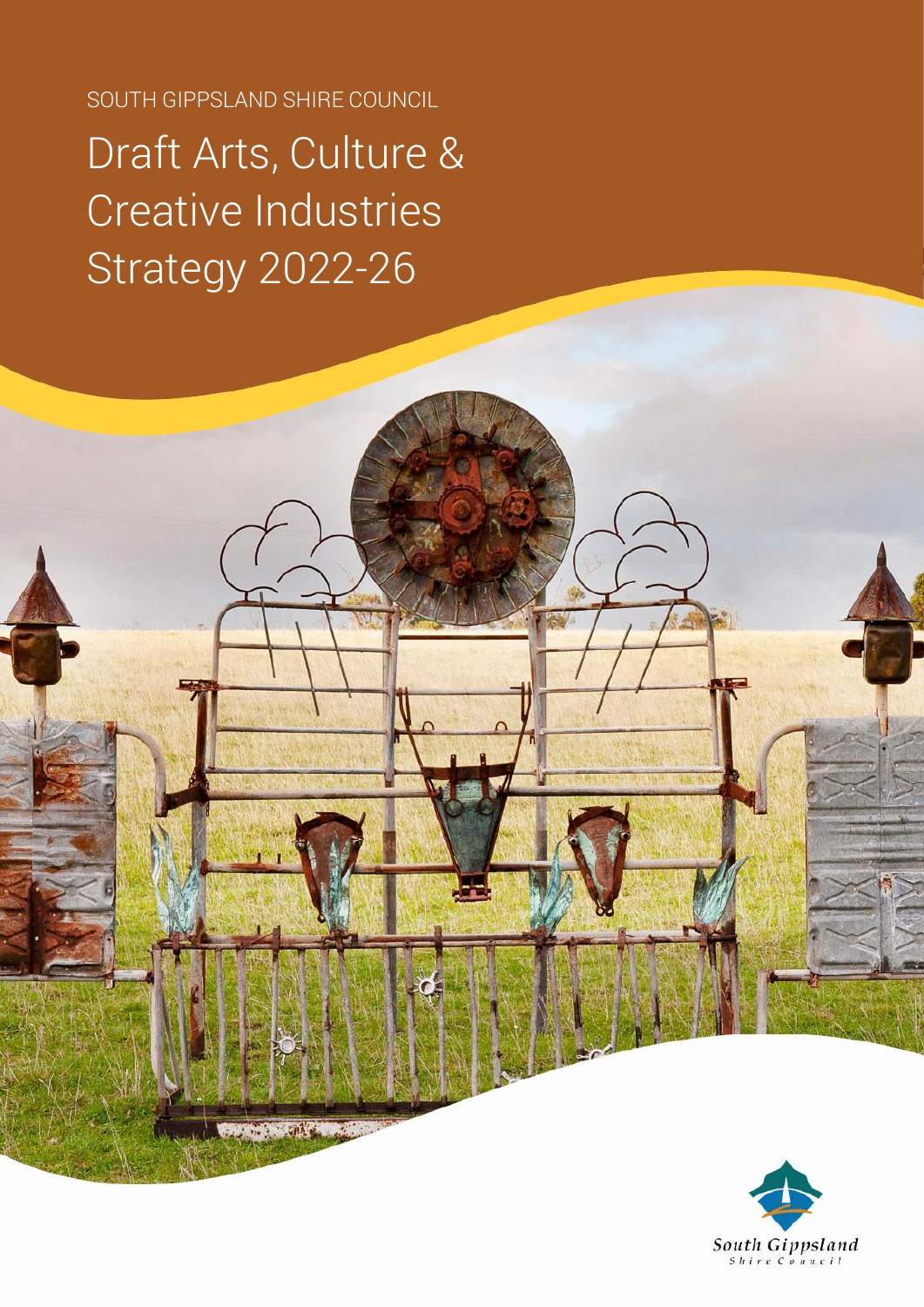### Thank you

Council would like to acknowledge and thank the arts, creative industries and community representatives involved in this report. We thank them for meeting the project team, attending engagement sessions, and providing feedback throughout its development.

### Acknowledgment of Country

We acknowledge the Bunurong and Gunaikurnai people as the Traditional Custodians of South Gippsland and pay respect to their Elders, past, present, and future, for they hold the memories, traditions, culture, and hopes of Aboriginal and Torres Strait Islander people of Australia..

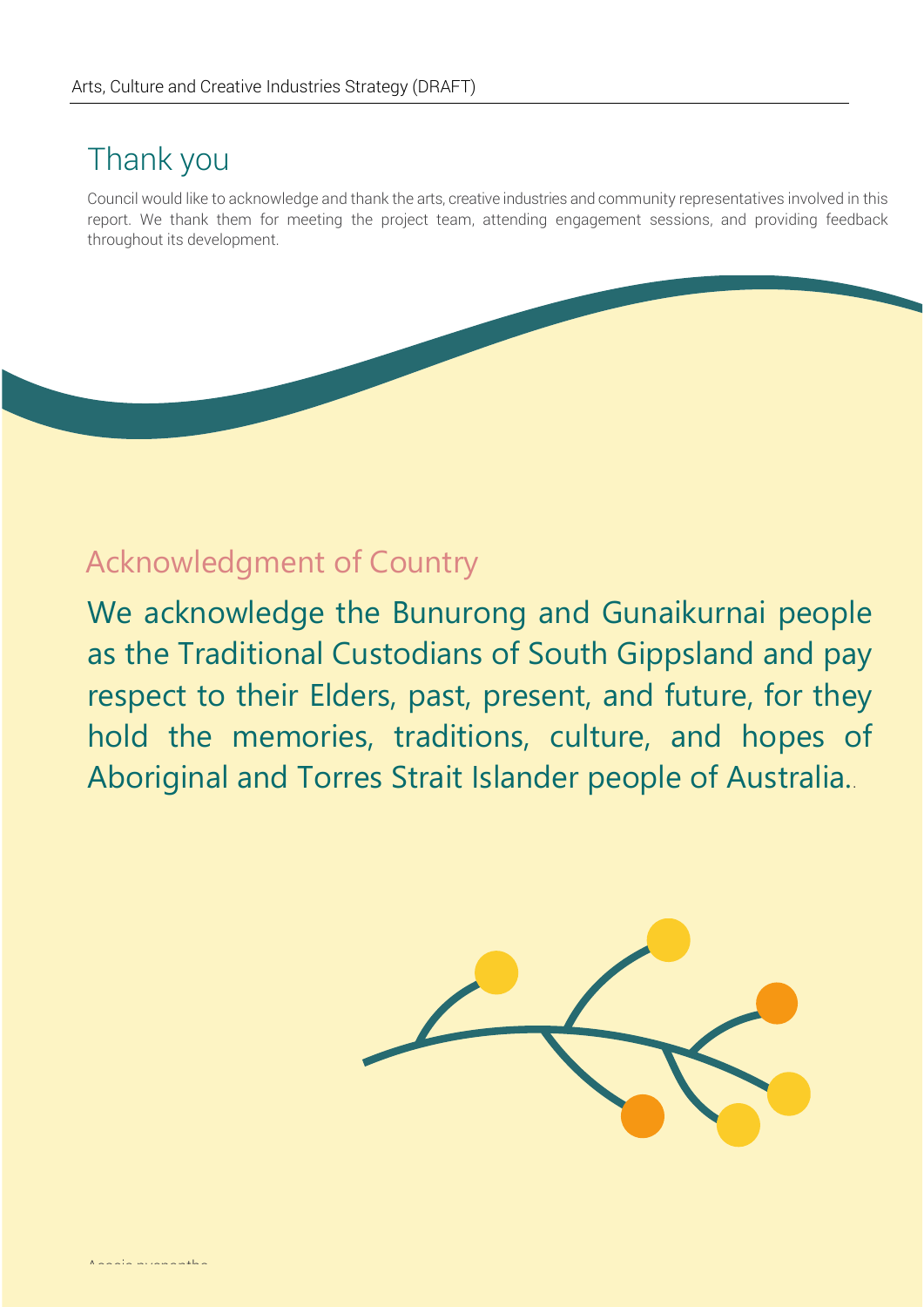#### Purpose of this document

This Draft Arts, Culture and Creative Industries Strategy is a key document that describes how Council can address the six objectives of its proposed Council Plan through support and investment in its arts, culture and creative industries.

For the purpose of public exhibition, this draft document is presented without the final graphic design and layout, which will be developed for the final version.

Main

Street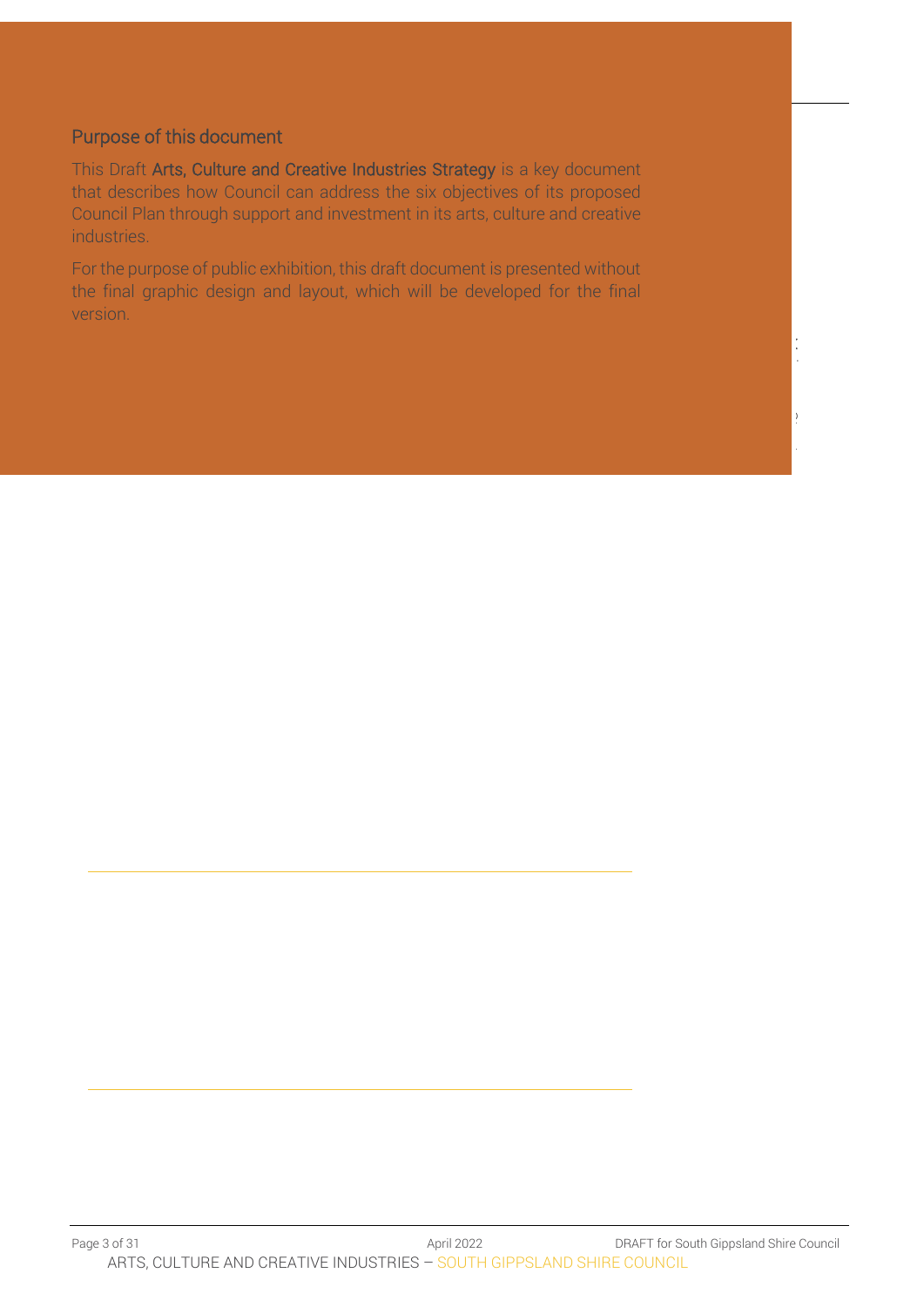# Message from the Mayor

[To be included]

Message

### from the CEO

[To be included]

.

**INTRODUCTION** 

*Creative industries are an evolving mix of sectors spanning arts, culture, screen, design, publishing, and advertising. They cover disciplines as diverse as game development and graphic design, fashion, and filmmaking, performing arts and publishing, architecture and advertising, media and music, comedy, and craft. They include activities that are commercially driven, and community based, experimental and export intense.*

#### *Creative Victoria: Creative State 2025.*

South Gippsland has a unique decentralised creative ecology, with diverse arts and culture activity spread across the Shire in small towns of distinctive character, in various spaces and places.

The multi-disciplined creative sector is rich and naturally inclusive, collaborative, and inter-connected with economic development and the visitor economy.

There is even distribution of small close-knit populations through South Gippsland, and all are touched by cultural activity.

This is an important distinction that differentiates the region from other rural and regional communities; creative talent is spread across the Shire and can attract new residents to the area.

The Small Halls network is a lifeblood of the community, a hub of creative and cultural activities as well as community events of all kinds.

Each town adds its own flavour to arts and cultural activities, creating cultural distinctions across the Shire which are a source of great local pride.

### *The local farmer is on the Arts Council or small hall committee, takes the grandkids to dance class and is president of the local cricket club. There is no 'us vs the arts' in South Gippsland*

*Community Stakeholder*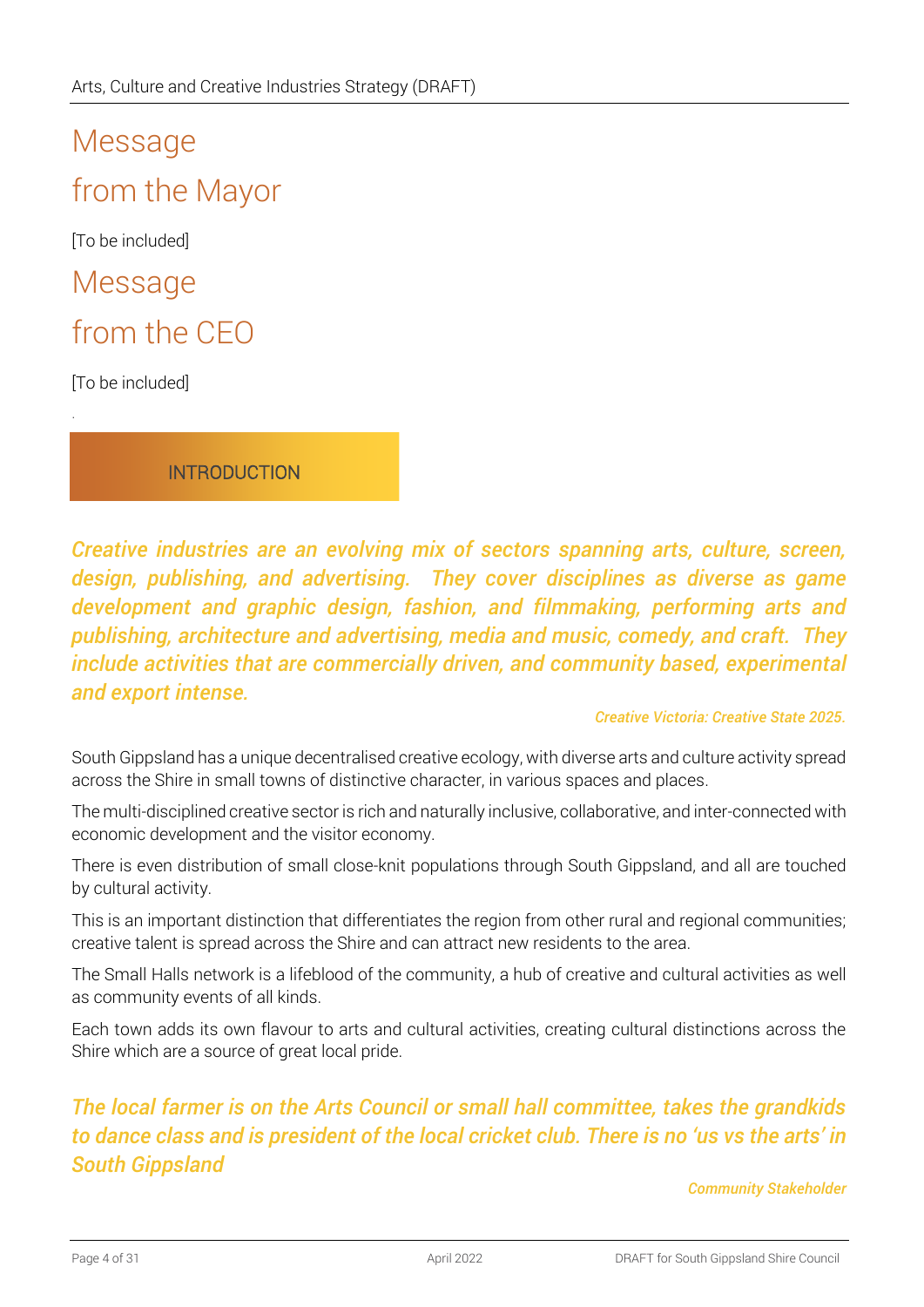South Gippsland has several historically significant sites that are currently in the spotlight for renewal, redevelopment and repurposing, and these considerations and their potential impact and opportunities for the creative sector are explored in detail in our Strategy.

Arts, culture, and the creative industries are integral to the health, prosperity, and vitality of our communities. They help us to connect to each other, to appreciate our natural environment and unique heritage, and encourage personal growth. They foster creativity and innovation and provide employment.

Council recognises that the creative sector can enhance community identity, contribute to well-being, cultural tourism, and economic development.

Council recognises that the vibrancy of the creative sector is improved by its broad participation in arts and culture activities, and that there are significant opportunities for participation in collaborative partnerships across Council, in communities, and with the commercial sector.

South Gippsland currently has ongoing input and commitment to Creative Gippsland, a collaborative arts initiative comprising all six Gippsland Councils, working together to promote diverse talent, rich heritage, unique environment, and creative culture throughout Gippsland.

# Development of the Strategy

This Arts, Culture and Creative Industries Strategy is a living document; a planning tool providing Council with a clear set of priorities for the enhancement of arts, culture and creative industries facilities and initiatives across the Shire over the next four years.

Council has a close and active relationship within the community through its Economy, Community and Investment service areas. It's diverse functions support and encourage the attraction, growth and development of businesses and critical infrastructure within the Shire. It aims to strengthen community resilience and participation while developing and promoting the area's attractions, arts and culture to visitors, prospective residents and new investors.

The development of the Arts, Culture and Creative Industries Strategy is strategically aligned to Council's Economic Development and Visitor Economy Strategies and will provide an opportunity to specifically support the sector with an appropriate structure and resources.

This Strategy presents an opportunity for South Gippsland Shire Council to strengthen the connection with the creative community in the region, understand the depth and breadth of practice and the changes that have occurred because of the pandemic.

The Strategy is linked directly to the proposed six Council Plan themes.

Leading with Integrity Connecting Our People and Places Economy and Industry Healthy Communities Protecting and Enhancing Our Environment Sustainable Growth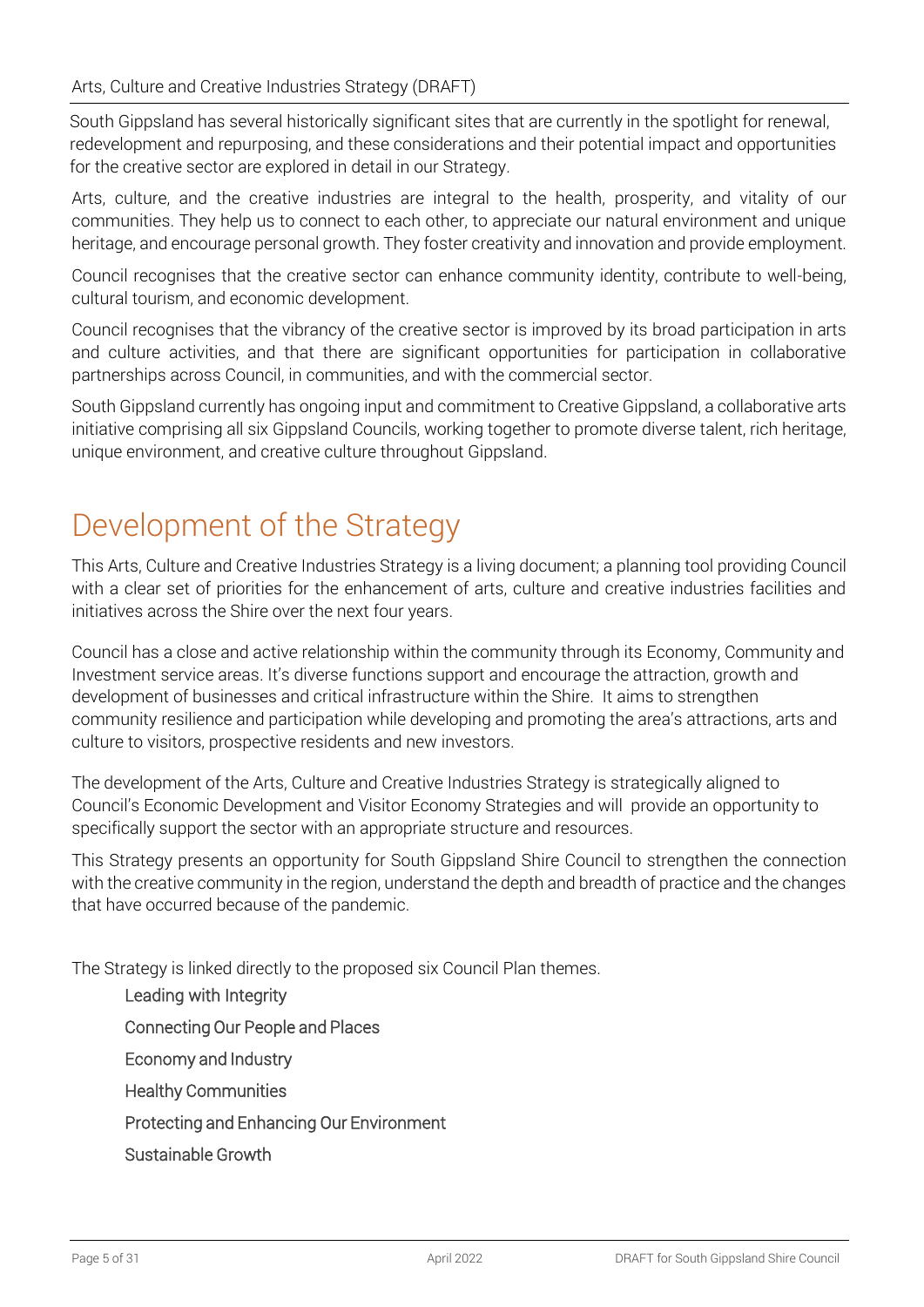The Strategy:

- acknowledges that we have much to learn from the culture and storytelling practices of traditional owners, as we progress reconciliation and healing.
- illustrates how arts and culture can sit alongside and impact upon other public policy domains.
- Is flexible enough to accommodate a wide range of initiatives that contribute to Council's vision.
- is based on community values and a diverse spread of community needs and aspirations.
- recognises our strengths in arts and culture and responds to changing needs in our community.
- tells the story of the potential, and contribution, of our creative community.
- highlights the value of arts and cultural activities and the role they play in contributing to a vibrant and rich culture in the region.
- supports and empowers our creative community
- enriches the development and growth of our region through cultural infrastructure and financial investment.

[Note – 'This is South Gippsland' - an infographics page with population, map of main towns and villages, where venues/creative work takes place, economic impact etc. will be added to the final draft, showing the breadth of activity across the Shire.]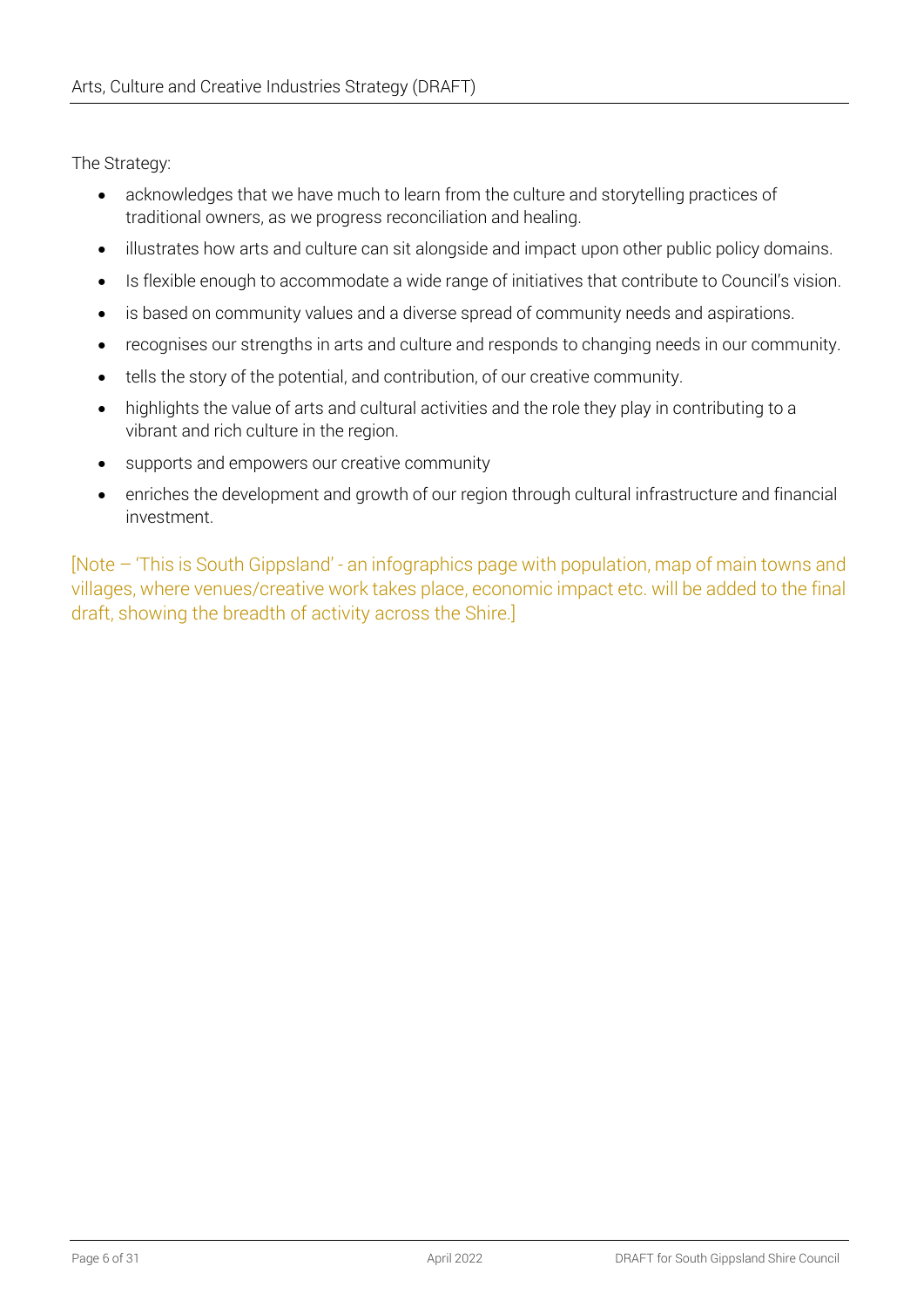In addition to Council's indicators for measuring success in quantitative terms, we work with measurable cultural outcomes developed by the Cultural Development Network (CDN).

The Arts, Culture and Creative Industries Strategy will be supported by an Implementation Plan that will focus on measurable outcomes for each of these key priorities and identify the actions to be delivered.

The actions in the Implementation Plan will be detailed in the second part of this strategy drawing on an agreed planning and evaluation framework. 1

# Engaging with our Community

To discover what is most important to the South Gippsland community for arts, culture and the creative industries now and in the future, CDN conducted extensive engagement with all relevant stakeholders and collected the broadest possible range of perspectives.

The purpose of this was to:

- understand the breadth of arts, culture, and creative industry practices in the Shire
- ascertain the strengths, weaknesses, opportunities, and gaps that a new Strategy can address.
- explore how Council and the creative sector can work together in delivering and supporting arts and culture engagement for the whole Shire.
- understand community views about critical cultural infrastructure such as Leongatha Memorial Hall, Coal Creek Heritage Museum, the Great Southern Rail Trail and the Small Halls Network.

The findings of the consultations have been used a major part of our evidence base for the Strategy and incorporated into the objectives.

Three distinct groups were involved in the initial engagement process

- Council internal stakeholders
- Arts and Culture peak bodies
- Arts, Culture and Creative Industries stakeholders and practitioners within South Gippsland Shire.

The internal group included Council employees from every area impacting on arts, culture and creative industries. Creative Victoria, Regional Arts Victoria, Regional Development Victoria represented peak bodies and the local member for Gippsland South, Mr Danny O'Brien MP, took part in an individual consultation.

The practitioner and stakeholder group included: visual artists – painters, sculptors, muralists, photographers, and gallerists; musicians and music promoters; performers and theatre practitioners; architects; filmmakers; graphic designers; printmakers; authors, local arts and culture councils and cultural heritage groups; festival and event promoters and organisers; arts and music educators in primary and secondary schools.

In all, 84 people were directly engaged and consulted across 42 in-depth consultations with eight (8) written submissions, making a total of 92 engagements for the initial engagement process, a unique response when 20-30 is the norm, and 50 is rare.

There was a strong willingness to participate, which speaks to the value the community places on culture and creativity.

<sup>&</sup>lt;sup>1</sup> Further information on CDN planning framework in Appendix 1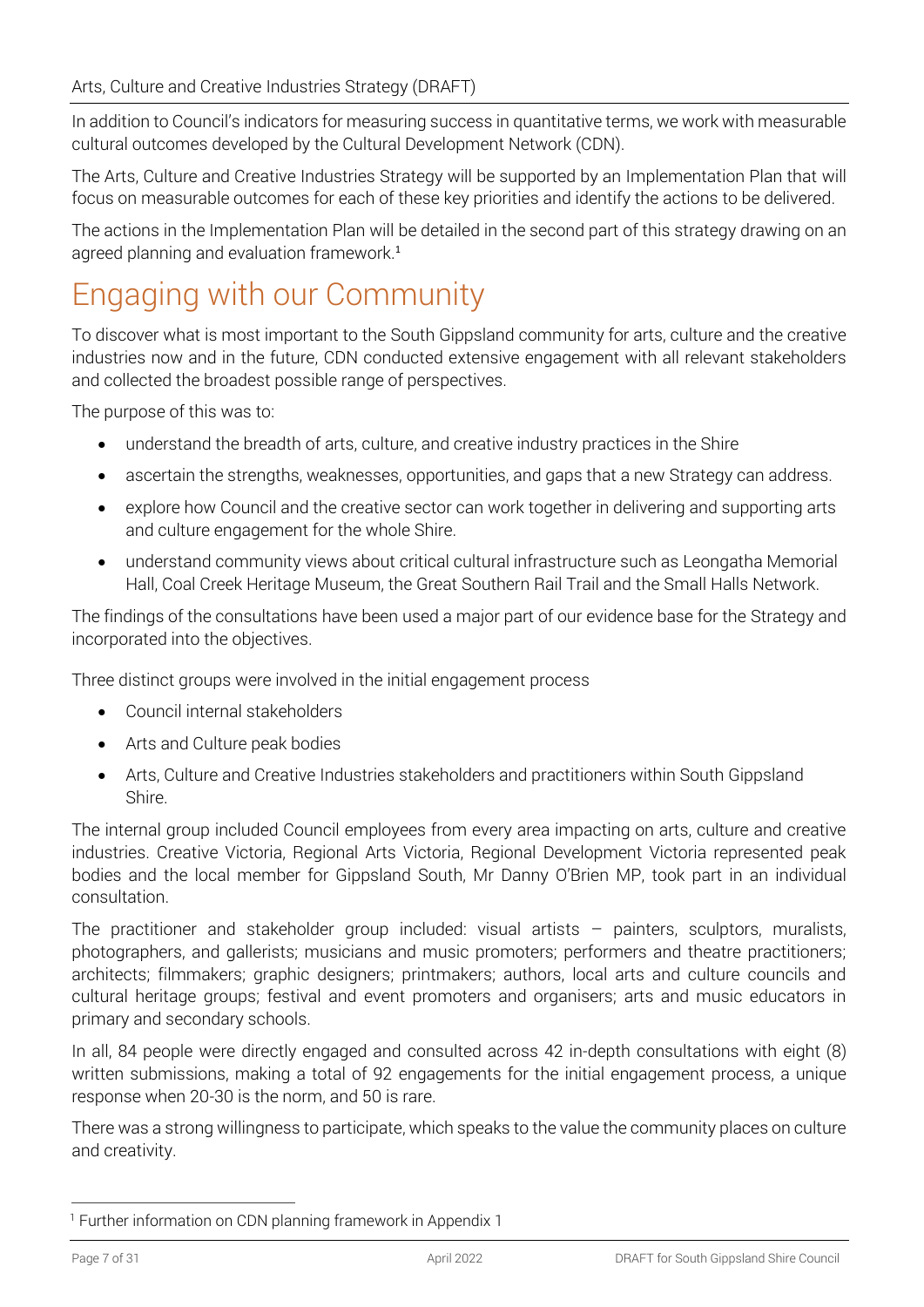CDN also reviewed relevant Council documents which are strongly allied to arts and culture, in particular Shaping South Gippsland Community Vision 2040, the South Gippsland Visitor Economy Strategy, the South Gippsland Economic Development Strategy, and other documents from peak bodies, external stakeholders, published research and literature.<sup>2</sup>

## What we heard

The common key findings consistent across all three groups are:

- Strong support for a new Arts, Culture and Creative Industries Strategy across all stakeholder groups.
- More visual recognition and engagement with local Aboriginal culture and knowledge. Support for a Council Reconciliation Action Plan.
- Celebration of South Gippsland's heritage to include cross cultural collaboration with Aboriginal and other artists to strengthen Aboriginal representation in the region.
- Appreciation for Council's commitment to providing cultural programs during the pandemic.
- Appreciation that Cultural Industries are included in the Strategy, hoping that this means Council can recognise and address needs to build creative capital. Some stakeholders under the creative industries umbrella felt there was little for them in the Shire.
- Decisions to be made about cultural and tourism infrastructure.
- Improved service delivery in arts and culture across the Shire, with support for natural environments, integration with local food production and disaster recovery.
- Closer collaboration between Council and the creative sector, to bring creative skills to the development of the region.
- Partnership with creative sector could produce small and cost-effective wins, for example in marketing and tourism campaigns.
- Better integration of creative thinking and practice within Council.
- Council as an enabler and facilitator for creativity, not just as a grant provider and primary funding source, engaging regularly with creatives, hosting networking opportunities, sourcing external funding.
- Exploration of possible ways developers could 'give back' to the community through small 'percentage for art' schemes
- Council leading on cultural tourism and involving the creative sector in developing tourism strategies that benefit the whole Shire.
- Recognition that there are few creative opportunities for youth across Gippsland, which is problematic
- There are few post-secondary and TAFE level training opportunities in creative practice across Gippsland since Federation Training ceased operations, leaving many young people no option but to leave the region to continue their education.
- Encouragement and support of contemporary practices such as fashion, gaming, design, digital media could engage younger and emerging artists, attract visitors and new people into the region.

<sup>2</sup> Appendix 3 Documents Reviewed.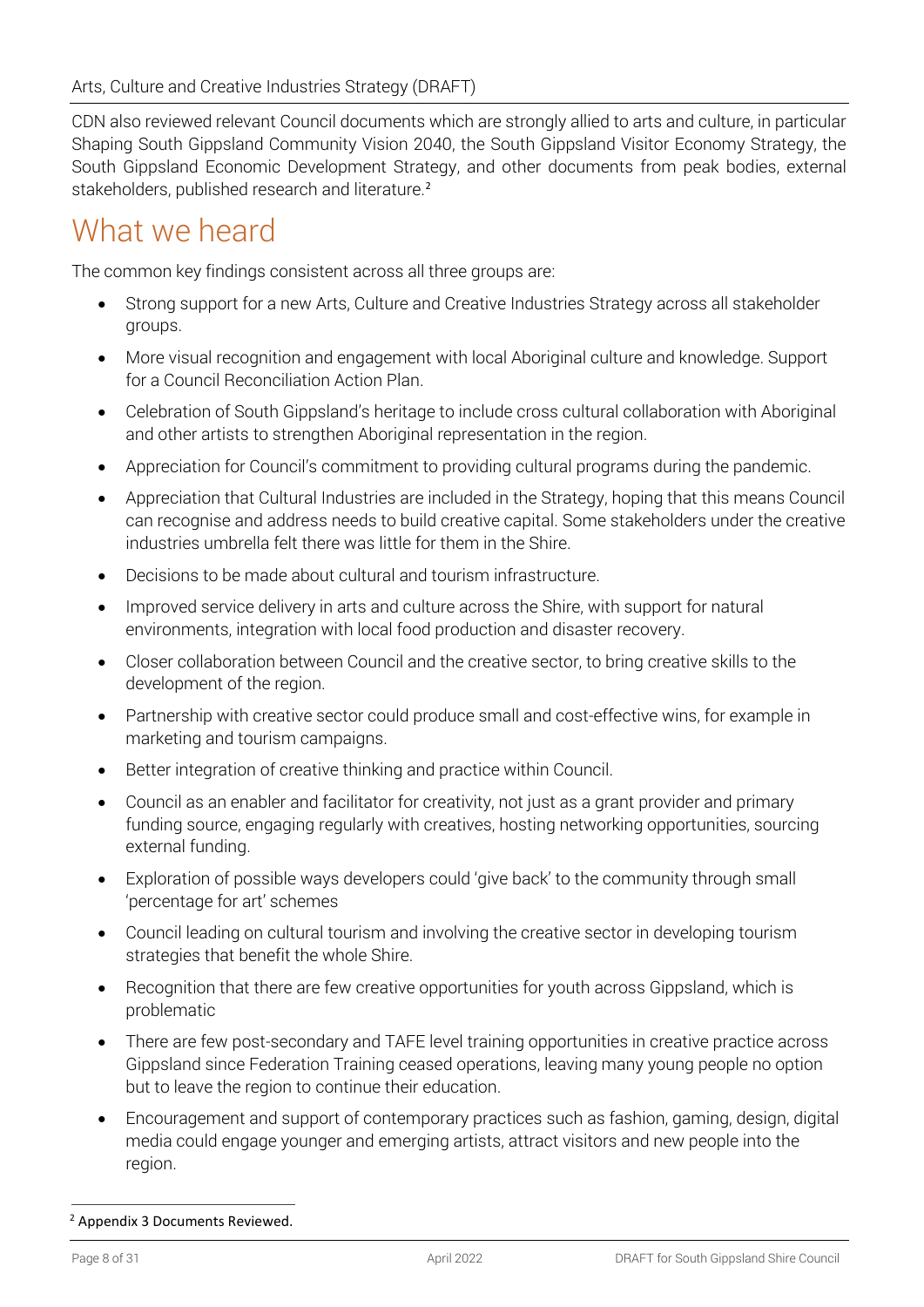- There is a need for multi-generational leadership.
- Opportunities for Public Art to enliven the region, particularly to enhance the landscape.
- Exploration of new uses of public space.
- Recognition of under-used and under-performing infrastructure and the need for review.
- Issues with decline in volunteers and over-reliance on volunteerism.
- Recognition that better skills training is required across the creative sector.
- Recognition of opportunities to share resources with other councils across Gippsland, possibly through Creative Gippsland.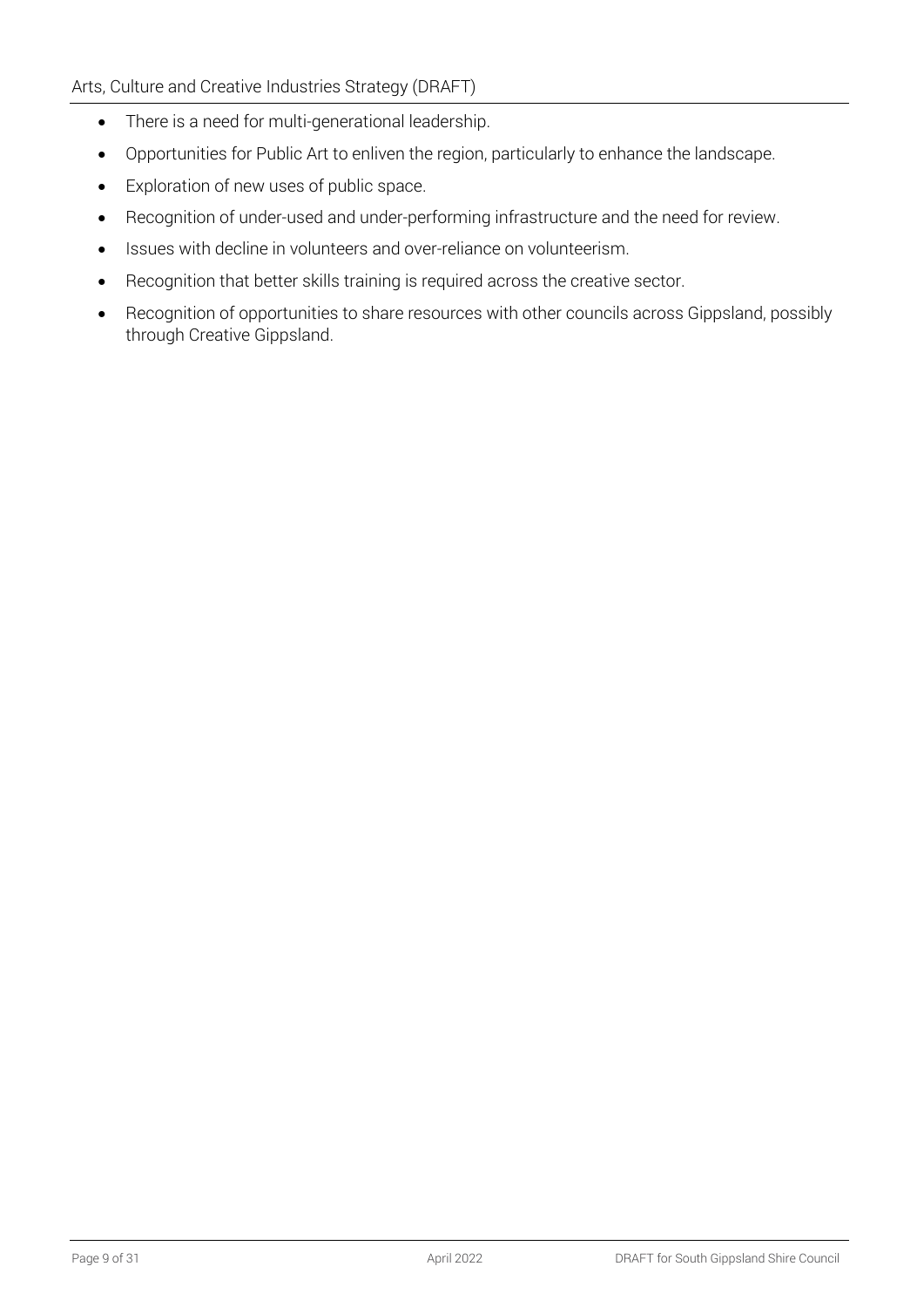### Council Objective: Leading with Integrity

#### Integrity, care, good governance, accountability, outward focus, building trust with community.

Strong leadership, effective service delivery, connection with and care for community are cornerstones of responsible Council governance.

We know that best planning practice and service delivery has community values at its heart, so we will ensure that this Arts, Culture, and Creative Industries Strategy represents community aspirations, puts culture on an equal footing with other policy domains, focuses on measurable outcomes and is regularly reviewed and evaluated.

We will look for cultural activities that promote beneficial linkages between the community and Council services.

We will ensure that community opinions are welcomed, respected, and valued; encourage civic pride resulting from interaction between the community and Council, and encourage civic trust by providing strong leadership, operating fairly, transparently and for the good of the community.

#### What we already know about leading with integrity from consultations, evidence, research, and practice knowledge:

- The development of this Strategy for the next four years is evidence of Council's recognition of the importance of appropriately resourcing art, culture and the creative industries for the benefit of community and visitors.
- Culture impacts on all other policy domains.
- Including measurable cultural outcomes in arts and culture planning provides valuable insights into previously intangible and immeasurable aspects of cultural engagement.
- Consistent evaluation of the Strategy and data collection builds up a strong knowledge base to guide future decisions.
- Stakeholders are strongly in favour of a new Strategy; they felt it was timely given a new Council and going into post-pandemic regeneration and recovery.
- Stakeholders stressed the desire for creative collaboration with Council. The depth and breadth of community responses in recent engagement shows firm support for the new Council and this Strategy, and a strong desire to participate and work together.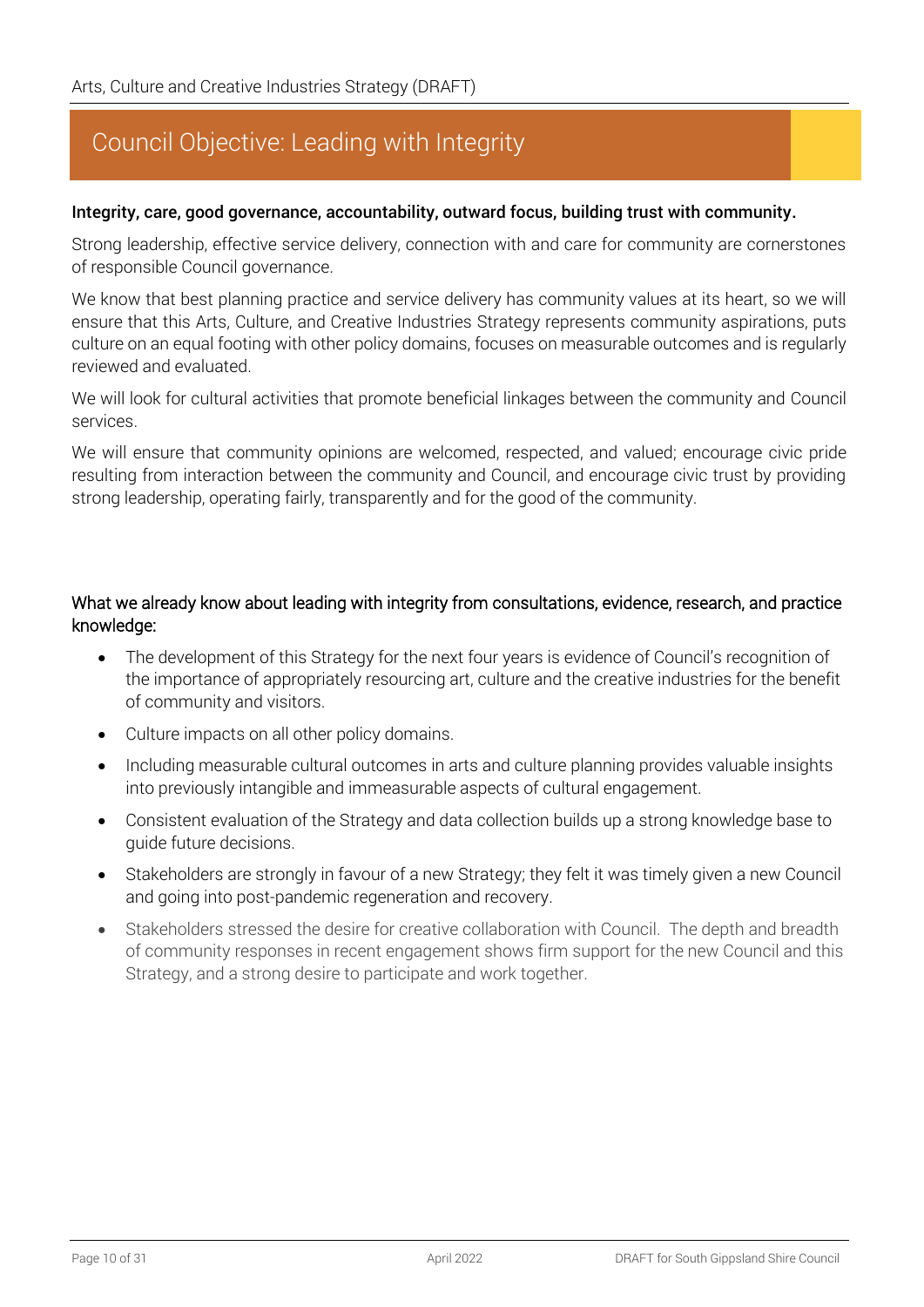#### Strategic actions to support Leading with Integrity:

- Recognise this Strategy and the cultural domain alongside the social, economic, environment and governance domains of public policy within all Council planning.
- Establish an Arts Advisory Group to help develop and review the Implementation Plan.
- Maintain a clear focus on measuring outcomes and annually review the Strategy actions throughout its life.
- Foster civic pride through arts and cultural activities and the community.
- Involve artists and creative businesses in Council planning.
- Celebrate local successes.

#### *We all know that South Gippsland's a gem, they just have to start telling that story louder (Peak body stakeholder)*

*The new strategy has to break down walls and facilitate connections…*

*(Community stakeholder)*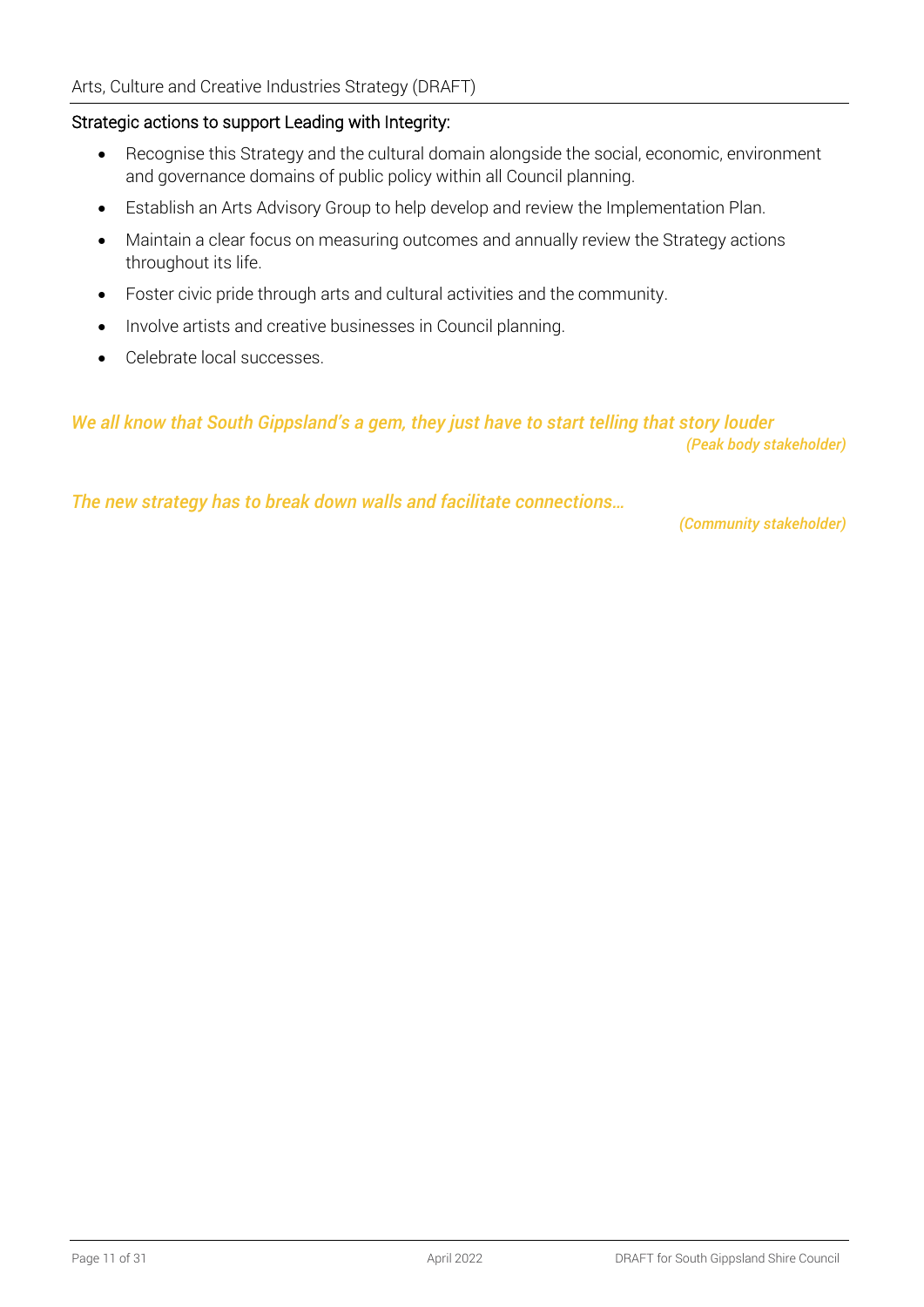### Council Objective: Connecting Our People and Places

#### Improving visitor and community experience - roads, transport, connectivity, and basic services.

A major strength of South Gippsland's cultural ecology, and a defining factor in the region's appeal, is in the decentralisation of the creative sector and visitor economy spread across small towns.

The community values and takes pride in the diversity of the small towns' cultures and identity.

Council will therefore maximise opportunities for the local arts, culture and creative industries sector, as well as visitors, to contribute to cultural tourism.

This will be achieved through ensuring that the road network provides safety, ease of passage and connection between towns; internet and wi-fi connectivity is optimised for community, the sector, and visitors; and practitioners are involved in public art and signage to enhance local environments and streetscapes.

For *all* our key priorities, we are looking for cultural activities that spark imagination and creativity encouraging creative expression; stimulate special sensory experiences that are outside the everyday – joy, beauty, discomfort and wonder.

We encourage creative thinking and deeper understanding; promote the value of diverse cultural life experiences in our community and deepen the sense of belonging to a shared history and heritage.

We will also look for cultural activities that increase knowledge and experience to inform creative practice leading to increased productivity and efficiency; develop skills to gain employment; increase economic wellbeing and resources to meet living costs; and support our local economy to gain direct and indirect benefit from cultural activities.

#### What we already know about connecting our people and places from consultations, evidence, research, and knowledge:

- Internet and wireless technology are essential public utilities.
- Fast internet is essential for the attraction and growth of contemporary art practice; graphic design, architecture, animators, and game developers are just a few of the disciplines that depend on reliable connectivity.
- Better internet connections open doors to online business opportunities and connections to the global economy. Reliable and fast connections can unleash new innovations for example, in crop harvesting and other innovations in agriculture.
- Better internet connections assist in emergency and disaster management.
- Stable connectivity can retain families and bring people back to rural areas thanks to enabling remote working, telemedicine, and online services.
- Safe transport connections between towns are essential to grow the visitor economy.
- Strong community support exists for the Great South Rail Trail.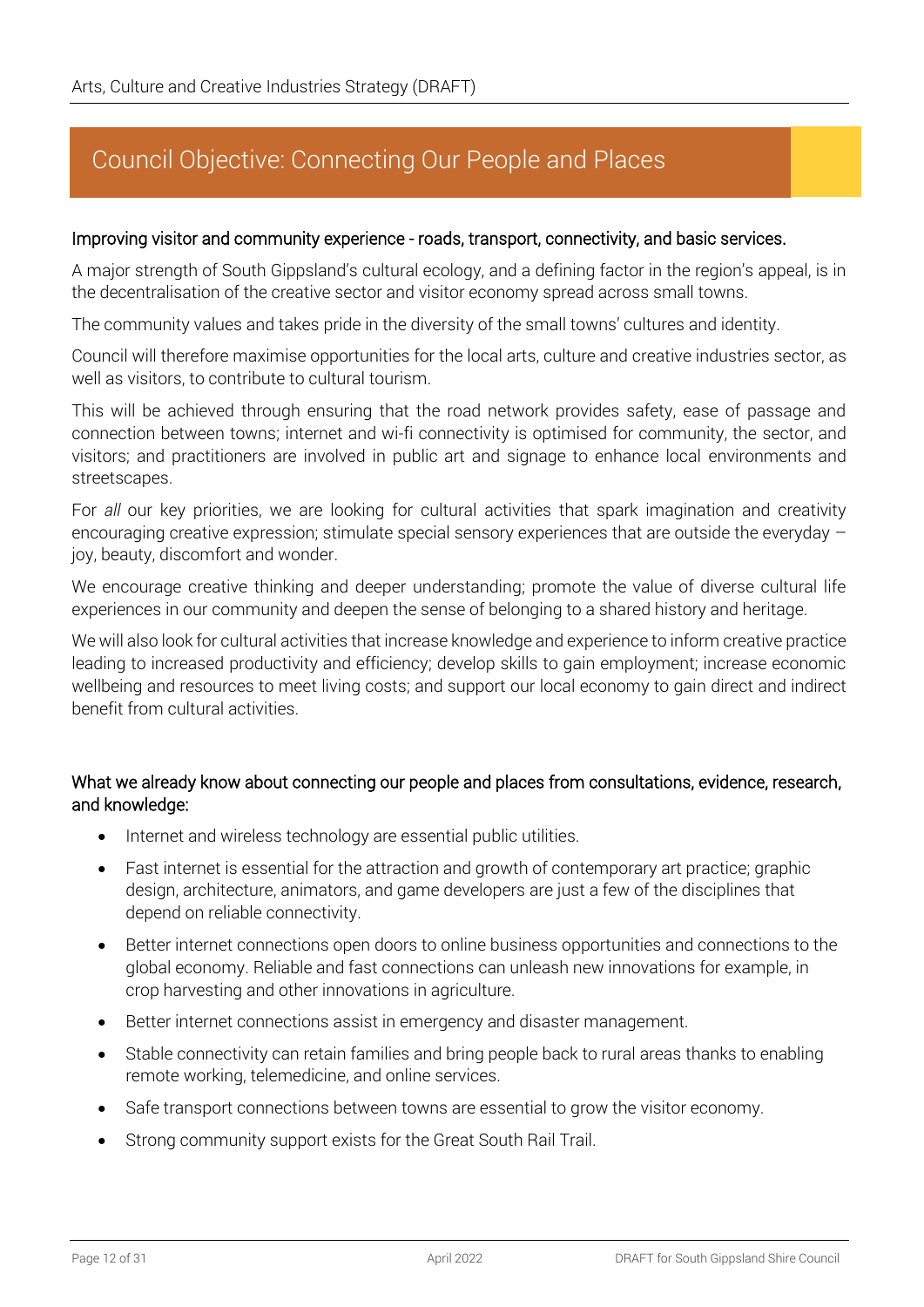#### Strategic actions to support connecting people and places:

- Advocate for high-speed reliable telecommunications and internet services Shire-wide.
- Work with Creative Gippsland and other partners to investigate shared infrastructure, resources, and opportunities, e.g., transport for residents to attend performances across the region.
- Engage artists to deliver public art and signage across Shire highways, streetscapes, and the environment.
- Establish and fund a recurrent Public Art Program within townships and along selected areas of the Great Southern Rail Trail, including interpretive digital panels at new infrastructure sites and digital signage.
- Develop hybrid and immersive collaborative cultural experiences across the Shire, e.g., a digital 'Open Studio' program, streaming of small events. Investigate and establish Night-time activations such as projections and light shows.

### *Australia is currently facing a digital and infrastructure access divide between those living in metropolitan areas and those living regionally.*

*This prevents our regional communities from participating fully in the digital economy.* 

*The Regional Connectivity Program is helping to improve Australia's economic security, equity, and growth by increasing access to key communications infrastructure in regional communities.*

*Infrastructure Australia 2020*

*For those living in rural and remote areas, and young people especially, the internet's 'information highway' is a road out of isolation, a pathway to education, understanding, wider opportunities and a richer life. This enrichment is key to growing socially responsible communities and empowered individuals.*

*EU Broadband Competence Office: Rising to the Connectivity Challenge, July 2020.*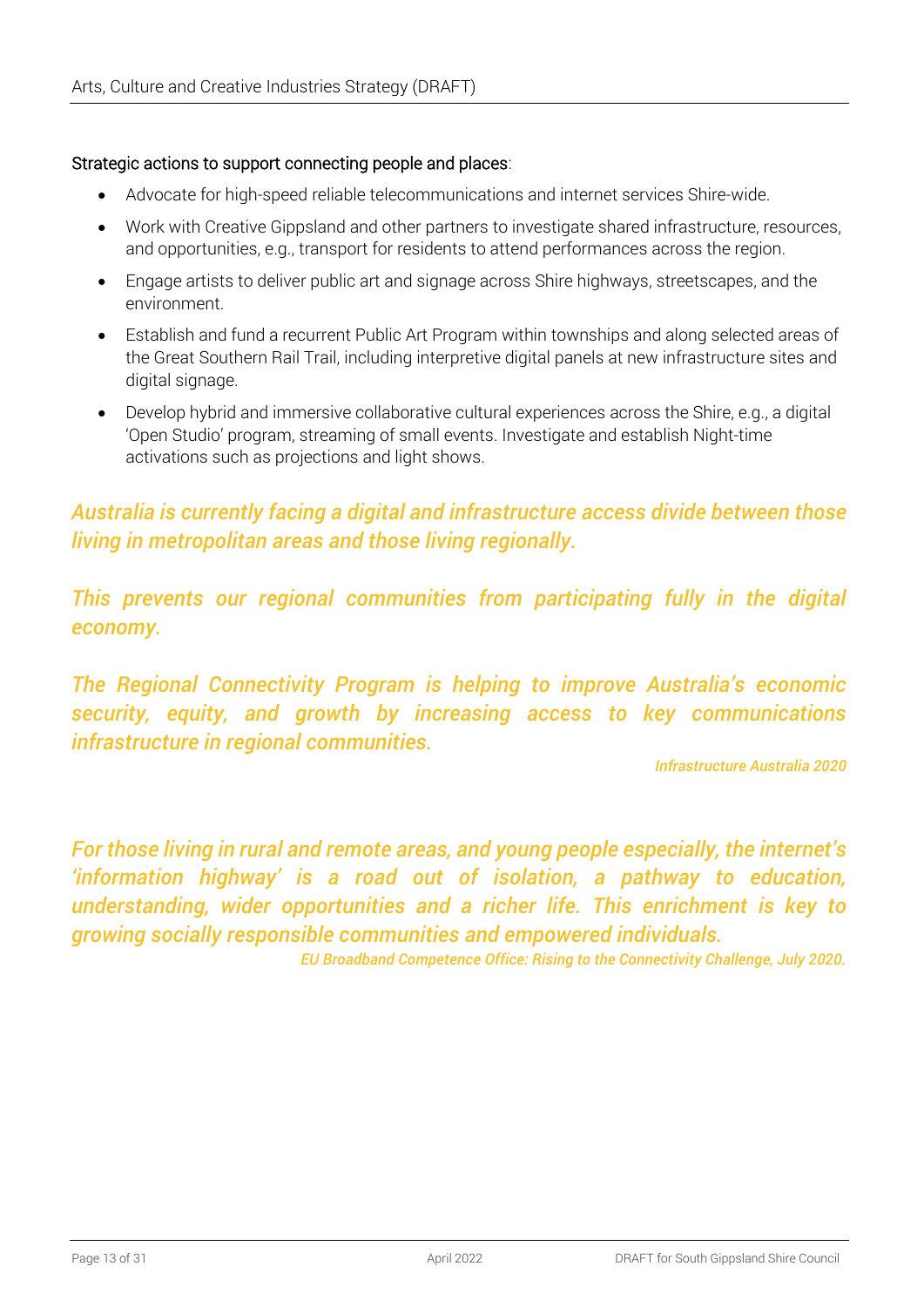### Council Objective: Economy and Industry

#### Growing the economy, welcoming innovation, and investment in key industries - agriculture, tourism, and the arts

Cultural industries are an essential part of a thriving economy and vibrant ecology of a region.

Council knows that cultural activities and a skilled creative sector can contribute to the local economy and attract cultural tourism, therefore we will support capacity building for creative practitioners and businesses to participate in a range of opportunities to stimulate the sector.

We also know that there are decisions to be made on heritage and cultural infrastructure that will materially affect the region's creative sector, so we will involve the sector in redevelopment and new infrastructure projects to maximise economic opportunities and sector growth for the future.

Council will also look for cultural activities that: increase knowledge and experience to inform creative practice leading to increased productivity and efficiency; develop skills to gain employment; increase economic wellbeing and resources to meet living costs; and support our local economy to gain direct and indirect benefit from cultural activities.

#### What we already know about economy and industry from consultations, evidence, research and knowledge:

- The creative sector would like greater collaboration with Council and vice versa.
- A dedicated Arts Officer and Council funding support through the Cultural Support Package (SCP) during the pandemic has shown the possibilities for cultural activation when human and financial resources are present in Council.
- Support for a Council-led approach to cultural tourism and building the capacity of the sector to grow and be sustainable.
- The creative sector in South Gippsland work at grassroots level to contribute to local communities.
- Few training opportunities currently exist for creative practice training.
- Some local arts organisations risk closure as members age and retire, threatened also by a lack of succession planning and/or generational change.
- Council is best placed to be an enabler rather than simply a funder.
- Council should factor in the creative sector to decisions made in relation to the redevelopment of existing infrastructure.
- The Blueprint for Community and Economic Infrastructure 2021-2036 Strategy and Audit identifies community facilities and open space sites throughout the Shire.
- The creative and tourism sector will benefit from the proposed new and redeveloped infrastructure at Korumburra and Leongatha Railway Station precincts.
- Heritage tourism activities contribute to longer stays, as well as attracting new visitor markets to regional Australia - for example, the success of the Silo Art Trail has brought flow on benefits for small rural communities in regional Victoria.
- The world of work in the future will require skills inherent in the creative community; empathy, creativity, collaboration, and leadership.<sup>i</sup>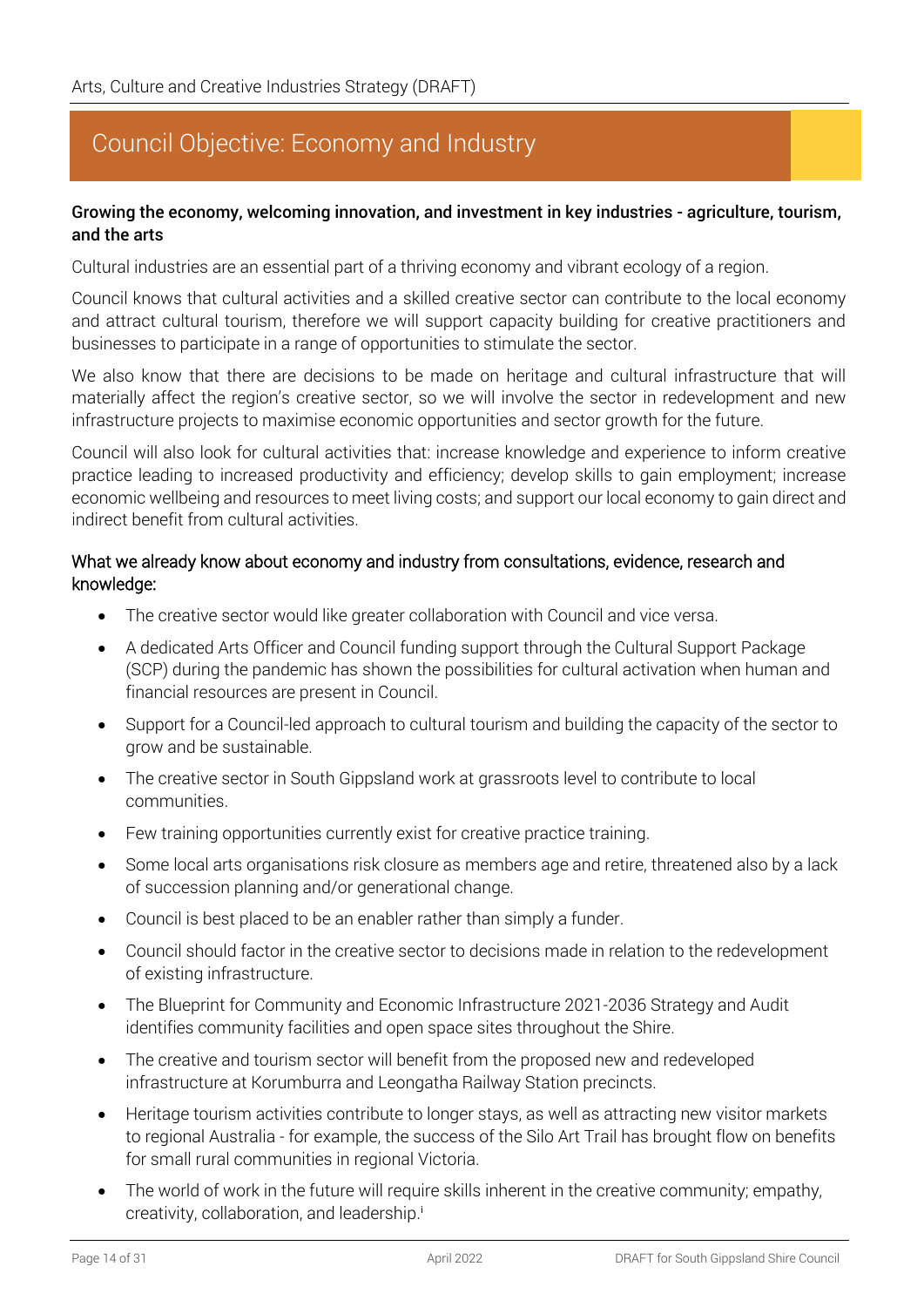#### Strategic actions to support economy and industry:

- The lesson from the pandemic indicates that business support is necessary into the future to ensure that SG arts businesses are sustainable throughout the whole year and under any economic circumstance.
- Undertake business cases and cultural impact assessments where appropriate for all major infrastructure considerations.
- Use the Blueprint for Community and Economic Infrastructure 2021-2036 Strategy and Audit to determine what spaces could be put to greater creative use at minimum cost to practitioners.
- Connect young artists with established professionals to assist in skills development, continue to support the FReeZa program in South Gippsland.
- Continue support to small business and creative industries through facilitating training, mentorship and education opportunities in specific skills, e.g., production, lighting, sound, gallery management.
- Partner with local entrepreneurs to offer young people attachment opportunities in booking, event management, artist support and marketing.
- Encourage South Gippsland arts boards and councils to seek out young people to join and take up essential roles and promote a future focussed agenda for local arts organisations.
- Deliver comprehensive and regular up to date communications between Council and creative sector.
- Investigate models towards a successful creative industry network.
- Brand South Gippsland as a creative Shire, promote the depth and breadth of the creative sector as well as its unique character within and outside the region and collaborate on festivals and events.
- Partner with the creative sector to develop clever ways to advertise and market creativity in the region.
- Investigate and review support mechanisms for the vibrant galleries network in the region.
- Undertake case study research of other decentralised arts and culture clusters to learn from other successes, for example, Corangamite Shire, *Off the Rail*s arts space in Dunkeldii
- Continue to support local events, event attraction and cultural tourism development through our partnership with Destination Gippsland
- Develop an Events Policy that supports the growth of cultural event tourism in the region.

#### *We're ready, what can we do?*

#### *(Community Stakeholder)*

*Smart councils build capacity within their communities just like they would do professional development with their staff. Employ local producers and creatives to make interesting online 'how to' content – it creates jobs and empowers the community.*

*(Peak body stakeholder)*

*Artists are small businesses; we're good at business and know how to make money*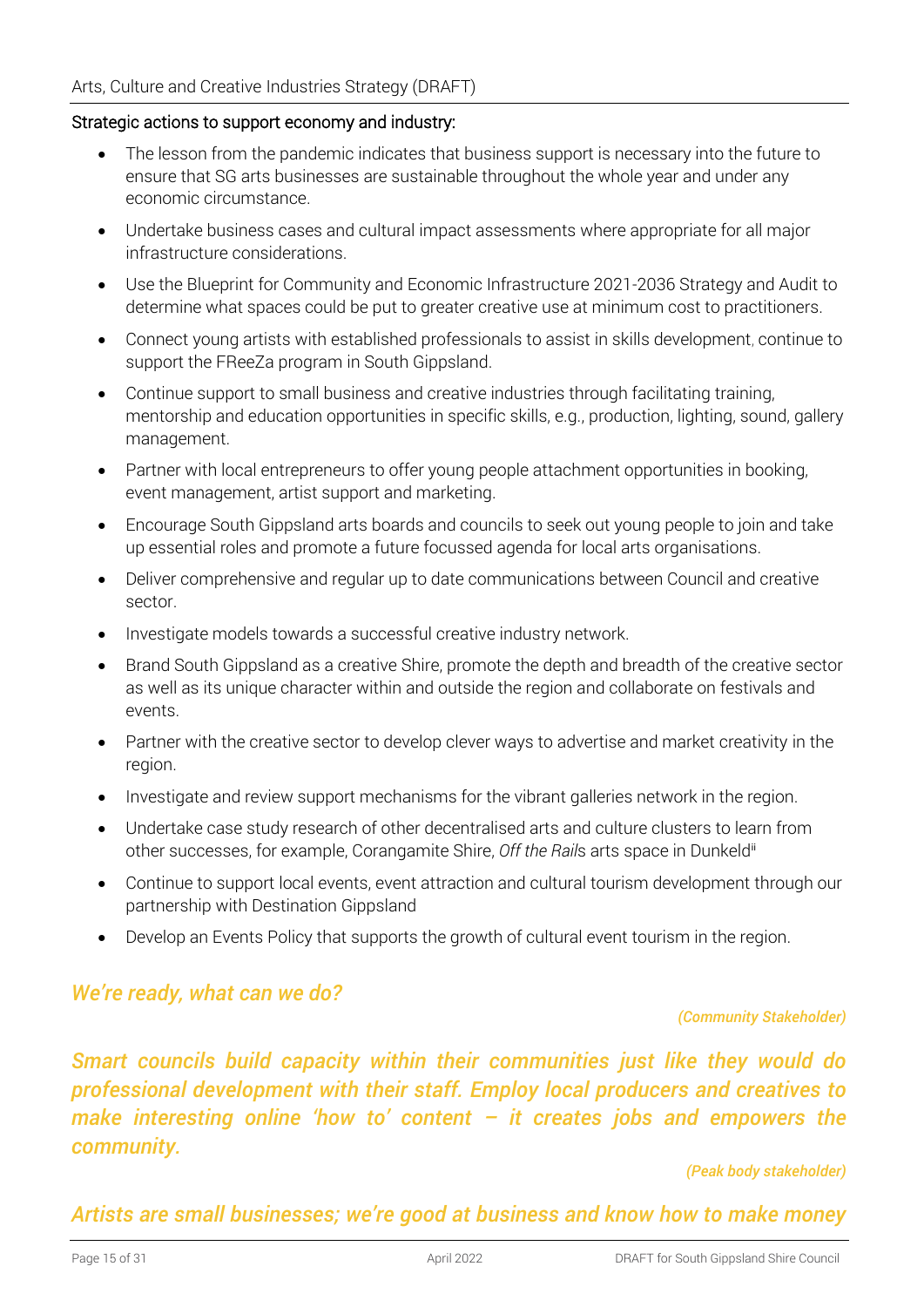#### *work for us. A sustainable arts business and a sustainable community, it's the same thing, essentially'.*

*(Community stakeholder)*

### Council Objective: Healthy and Engaged Communities

#### Building healthy communities with a strong sense of belonging and purpose, living physical, social, and cultural active lives, investing in people, partnering with community in planning.

Council understands that cultural activity plays a vital role in healthy, inclusive, and connected communities.

It enhances the quality of life, contributes to health, well-being, and social cohesion. It encourages creativity and inclusivity and the expression of diversity, so we will offer a range of arts and cultural activities and opportunities throughout the Shire to support our community to live enriching creative lives.

We will also look for cultural activities that empower our community, form bonds between people who share common interests; strengthen understanding between people of different social identity; and encourage a sense of self-worth when an individual's achievements are recognised by family, friends and people who are important to them.

#### What we already know about healthy communities from consultations, evidence, research and knowledge:

- Council recognises that the creative sector can enhance community identity and contribute to well-being.
- There is a desire for more understanding and knowledge about traditional owners' cultural practice.
- Community stakeholders are less interested in direct funding than opportunities for income generation.
- Younger artists feel that if Council wishes to attract new creatives into the region, there is a need to engage with new forms of practice which could be a point of difference, and opportunities and infrastructure that can produce work that travels beyond the Shire borders.
- Creativity is strong in the regions; residents of regional Australia are as likely to participate in the arts as residents of metropolitan Australia iii
- Around 75 per cent of regional Australians agree that Indigenous arts are an important part of Australia's culture (78 percent); feel proud when Australian artists do well overseas (76 per cent); agree that artists make an important contribution to Australian society (76 per cent); agree that the arts in Australia reflect Australia's cultural diversity (74 per cent).<sup>iv</sup>
- Four in five Australians agree that indigenous arts are an important part of Australia's culture.v
- Based around the core pillars of relationships, respect and opportunities, Reconciliation Action Plans provide tangible and substantive benefits for Aboriginal and Torres Strait Islander peoples, increasing economic equity and supporting First Nations self-determination.<sup>vi</sup>
- Rural communities can be activated through arts projects. Factors influencing sustainability for arts in rural communities include appreciation of local culture, history and heritage, local people,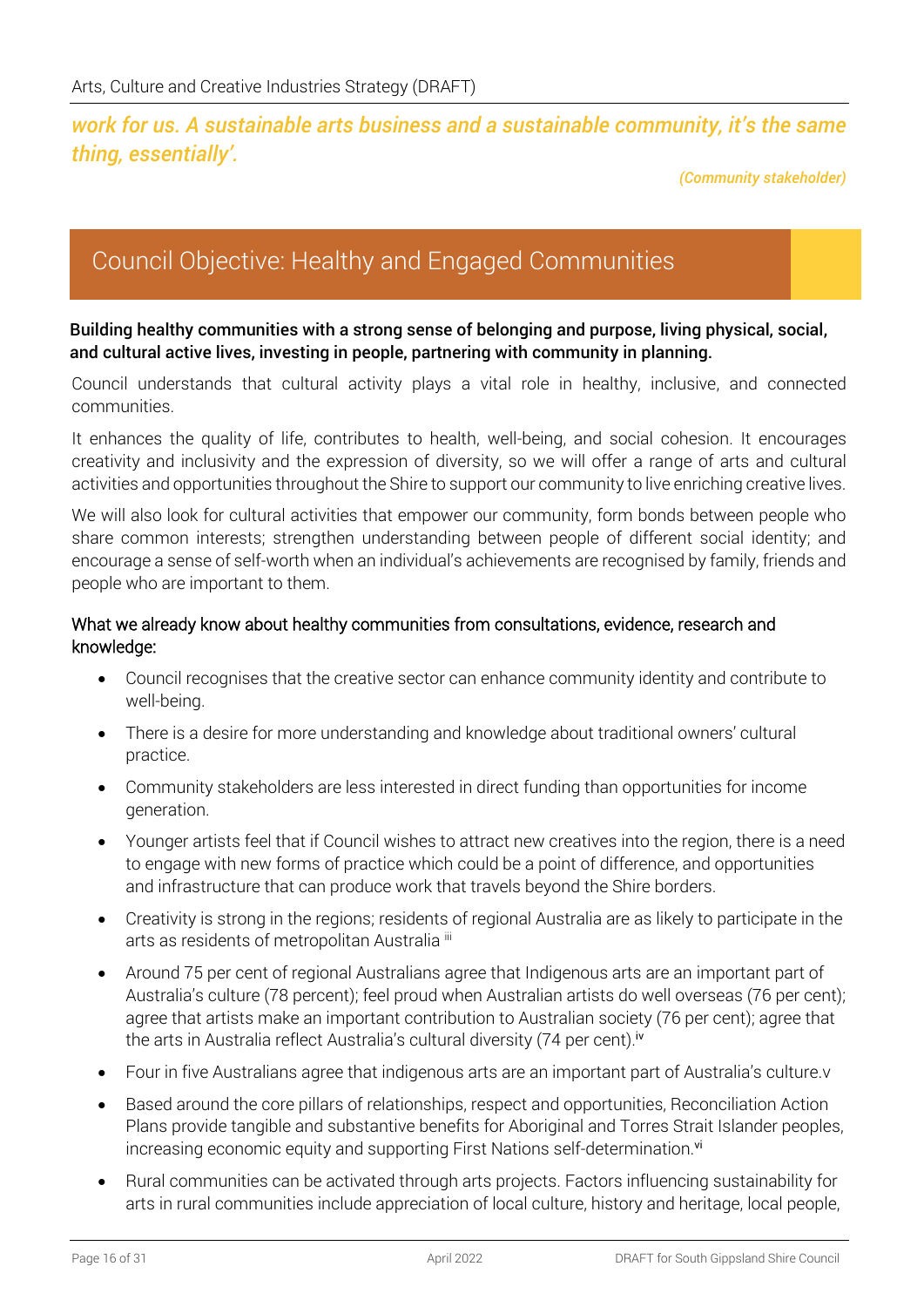enthusiastic local leadership, positive attitudes, local entrepreneurship and investment, and a focus on retaining young people.<sup>vii</sup>

- Libraries in regional areas are places of cultural meaning and significance, gathering places, important for social outcomes, as incubators of creativity, as cultural connectors, as supporters of multiculturalism, and as nurturers of the spoken and written word.<sup>viii</sup>
- Supporting people to come together and find a shared interest and purpose are key drivers of enhancing wellbeing.<sup>ix</sup>
- Arts and cultural activity and engagement bring many direct and sometimes immediate benefits to society, also value to individuals and society by creating conditions for change, spaces for experimentation, risk-taking, reflection about personal community and societal challenges.<sup>x</sup>

#### Strategic actions to support healthy communities:

- Support and encourage Shire-wide participation in arts and cultural activities.
- Recognise, respect, and celebrate our cultural heritage through stronger engagement with traditional owners, including the development of a Council Reconciliation Action Plan.
- Embed artists into the development of Council cultural infrastructure projects early in planning stages for maximum impact by recognising them as a key stakeholder group.
- Support a breadth of activity that encompasses contemporary practice to engage young and emerging artists, and potentially attract new residents.
- Enable night-time activation of larger towns and community parks and attractions.
- Develop structural support that enables local cultural activity through council programs and in partnerships with local organisations.
- Promote and broadcast cultural activation activities and events through current and new communication and marketing methods.
- Encourage and include local providores and food producers into arts and culture festivals and events.
- Develop a comprehensive Public Art Policy, to include community representation.

### *…it's great to see the Council prioritising a new arts and culture strategy. We do so much for South Gippsland that goes unrecognised"*

#### *(Community Stakeholder)*

*Focus too much on traditional arts and Council will miss out on innovations, you know, new things that are happening here. That's where your marketing is, and more tourists come to see*

*(Community stakeholder).* 

*The Council should be adventurous and bold; take some risks. There's already so little opportunity for young people in the arts, what does Council have to lose if they get it wrong trying to get it right?*

*(Community stakeholder).*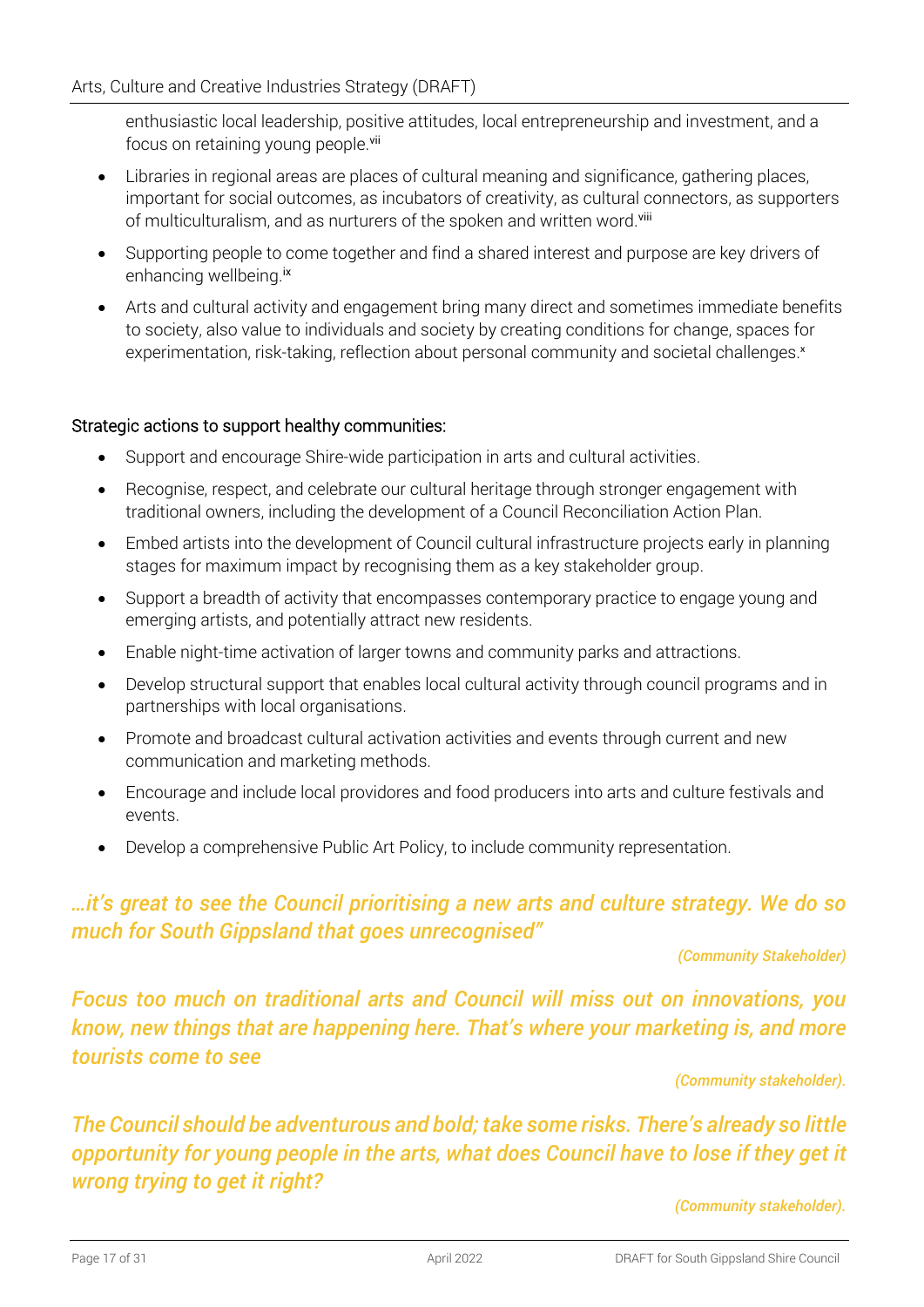### Council Objective: Protecting and Enhancing our Environment

#### A healthier integrated environment for future generations, regeneration, and revegetation, expanding biodiversity, reducing emissions, encouraging community reduction, reuse, and recycling.

South Gippsland is highly regarded as a unique region of striking natural beauty; its landscapes, coastlines and ecosystems are inherently valued by its residents and visitors.

Its heritage, pre and post-colonisation, is indelibly linked to the natural environment and agricultural practices and is a cornerstone of our character.

Our inspiring environment is the reason many residents live here, and why non-residents visit.

We know that cultural activities can stimulate awareness and understanding of environmental issues, so we will activate those that celebrate the local environment and build a sense of awareness and care for our local environment.

We will also prioritise cultural activities that illuminate the meaning of our natural and built environments and how we interact with and value it, that increase our understanding of sustainability and the impact of environmental issues and increase a sense of responsibility to care for our environment, and to value our natural world.

#### What we already know about protecting and enhancing our environment from consultations, evidence, research, and practice knowledge:

- Environmental art can build understanding through 1) exchanging ideas and providing dialogue 2) building a sense of place 3) clarifying and enhancing the understanding of information and issues 4) generating concern.xi
- The community values our natural world and heritage.
- Stakeholders are keen for Aboriginal art and land practices to be more visible in the community.
- There are opportunities to grow cultural tourism with a focus on the environment.
- Environmental art across the Shire was part of the CS Program during the pandemic.
- Stakeholders are keen to see a reimagining of current heritage infrastructure and its relationship to the environment
- Stakeholders stressed the value of creative input into the beginning of planning processes for infrastructure development and creative space activations.
- Council acknowledges that public art plays a significant role in enhancing the built environment of the municipality for local residents and the business sector and acts as a visitor attraction.
- There is a strong desire for more public art in the Shire, and stakeholders can see many opportunities.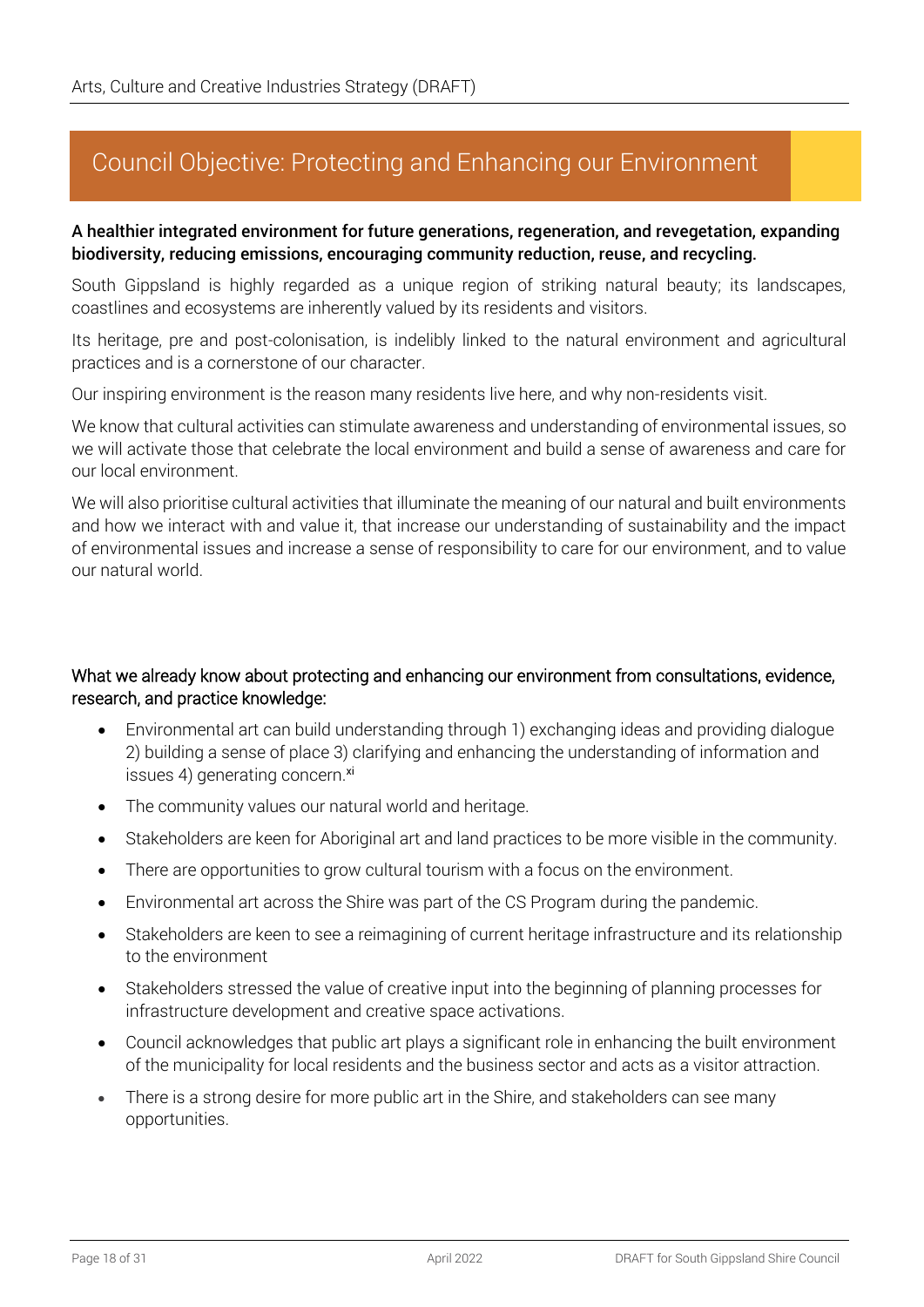#### Strategic actions to support the protection and enhancement of the environment:

- Engage with Recognised Aboriginal Parties and local Aboriginal artists to develop cultural and environmental events together with non-Aboriginal art community.
- Deliver art activation in towns to highlight environmental issues.
- Plan for climate resilience in new public and cultural infrastructure through a blend of public art and sustainable design.
- Involve creatives in new infrastructure planning at the outset.
- Work with local artists to assist Council with environmental messaging.
- Encourage craft-making cultures and spaces within new infrastructure that use natural products, such as reclaimed wood, natural wool, and pigments, sourced from local suppliers.
- Encourage projects and events that educate and engage the community about environmental values.

*Climate change affects all of us and acting on it is fundamental to our future as a thriving, resilient and creative state. Our creative industries can help meet this challenge. As individuals, organisations, businesses, institutions and government, we need to rethink the way we make, share, present, tour and consume creative product; how we can reduce our environmental impact; and how we can champion change more broadly.*

*(Creative State 2025: Creative Victoria).* 

*I would like us to be well connected to Country. This includes understanding the uses of our local plants and correct original names where known for local landmarks (Shaping Gippsland Community Vision 2040, young person participant).*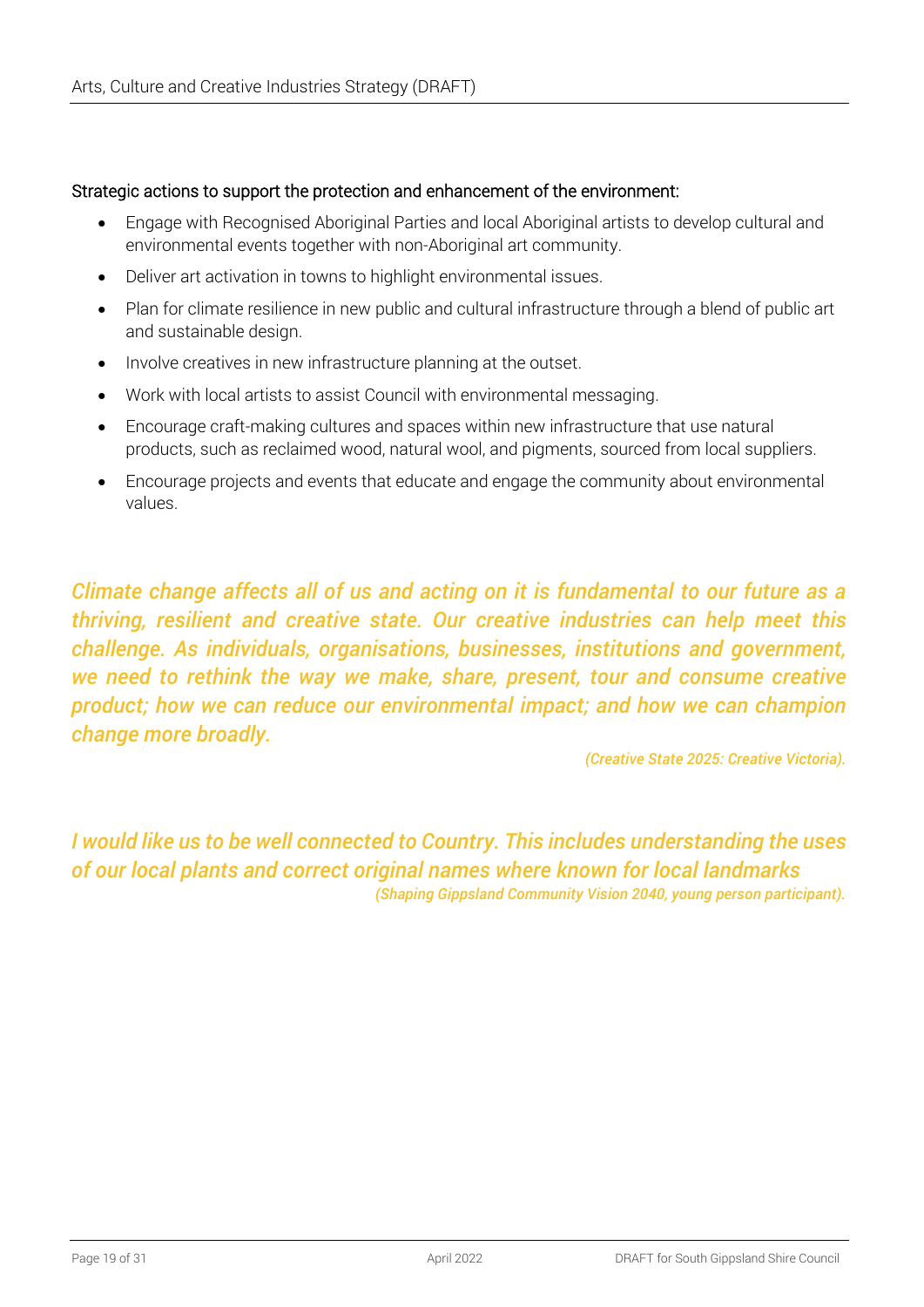### Council Objective: Sustainable Growth

#### Plan for sustainable growth, advocate for external funding, protect our small-town character, include community knowledge and experience in importance change decisions and processes.

Our community is rightly proud of our small towns; places of unique character in a special natural environment, where inclusive social and cultural life attracts visitors and new residents.

The Small Halls Network is the lifeblood of cultural, civic, and social activity in the Shire.

We will therefore ensure the vibrancy of our small-town life is enhanced through cultural activity that strengthens identity, reinforces local character, encourages enjoyable social connections and respects the environment.

We will look for cultural activities that empower our community, form bonds between people who share common interests; strengthen understanding between people of different social identity.

We will also look for cultural activities that illuminate the meaning of our natural and built environments and how we interact with and value it, that increase our understanding of sustainability and the impact of environmental issues and increase a sense of responsibility to care for our environment, and to value our natural world.

#### What we already know about sustainable growth from consultations, evidence, research, and practice knowledge:

- There is a unique decentralised creative sector in South Gippsland, deeply grounded in community.
- Our small-town communities carry a wealth of knowledge about the heritage and history of the region.
- Our small towns engender strong civic pride.
- The Small Hall Network is a great asset to the Shire, contributing to a strong sense of place and is facilitated by Council to skill share and offer support for activities.
- There is a diverse range of activity in our small towns; live music is strong.
- Stakeholders see Council as an enabler that can assist in sourcing funding from other sources. They are keen to work with Council to develop structural support that enables creative activity, attracts visitors, and facilitates a strong creative network through the Shire.
- Creative place making and public art can encompass not only traditional methods of artmaking such as murals, music, sculpture, lighting, but also more general creative work, such as creatively engaging stakeholders and residents by using space in novel ways. It can also improve community safety by promoting empathy and understanding, influencing policy, providing employment, supporting well-being and advancing the quality of built environments.<sup>xii</sup>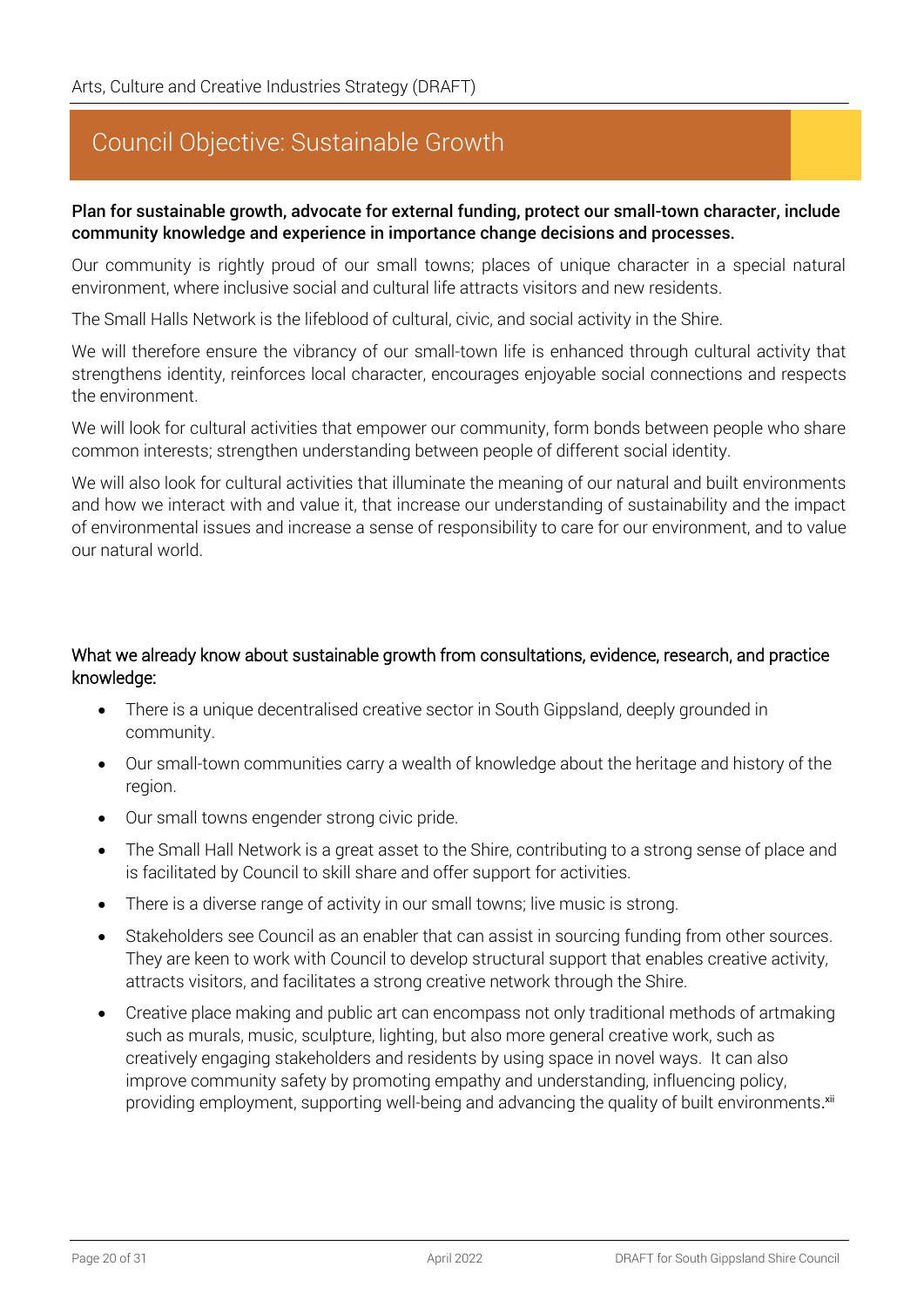#### Strategic actions to support sustainable growth:

- Examine the potential of an annual arts forum to connect with the sector and provide inspiration through a program of guest speakers and updates on council actions from the strategy.
- Investigate a redevelopment or rebranding of small halls information and promotion on digital channels, including the Small Halls website.
- Engage the local community to access knowledge when planning activities and events to improve community and visitor experiences.
- Develop Placemaking strategies and promotions involving local creatives to establish a 'vibrant village' network
- Engage artists to collaborate with Council to deliver innovative messaging about sustainability to the community and visitors.
- Partner with local businesses, community associations and promoters to support and market events in small towns.
- Encourage more Small Halls committees to participate in the Small Halls Network

### *We would love to work more closely with artists in our planning. They get how to activate things, make them more lively.*

*(Council internal stakeholder)*

*It is critical that arts and culture be seen as an essential component of placemaking development and initiatives. Placemaking and revitalising of public spaces is far more than just an engineering exercise*

*(Community stakeholder)*

*Placemaking is about creating fun and imaginative public spaces, events and gatherings that are loved by locals and admired by visitors. Placemaking is about thinking outside the box to make your community smile. A giant rainbow mural in the middle of town? Tinder for dogs?! A human library? Yes, really!*

*(Rural City of Wangaratta Placemaking project)*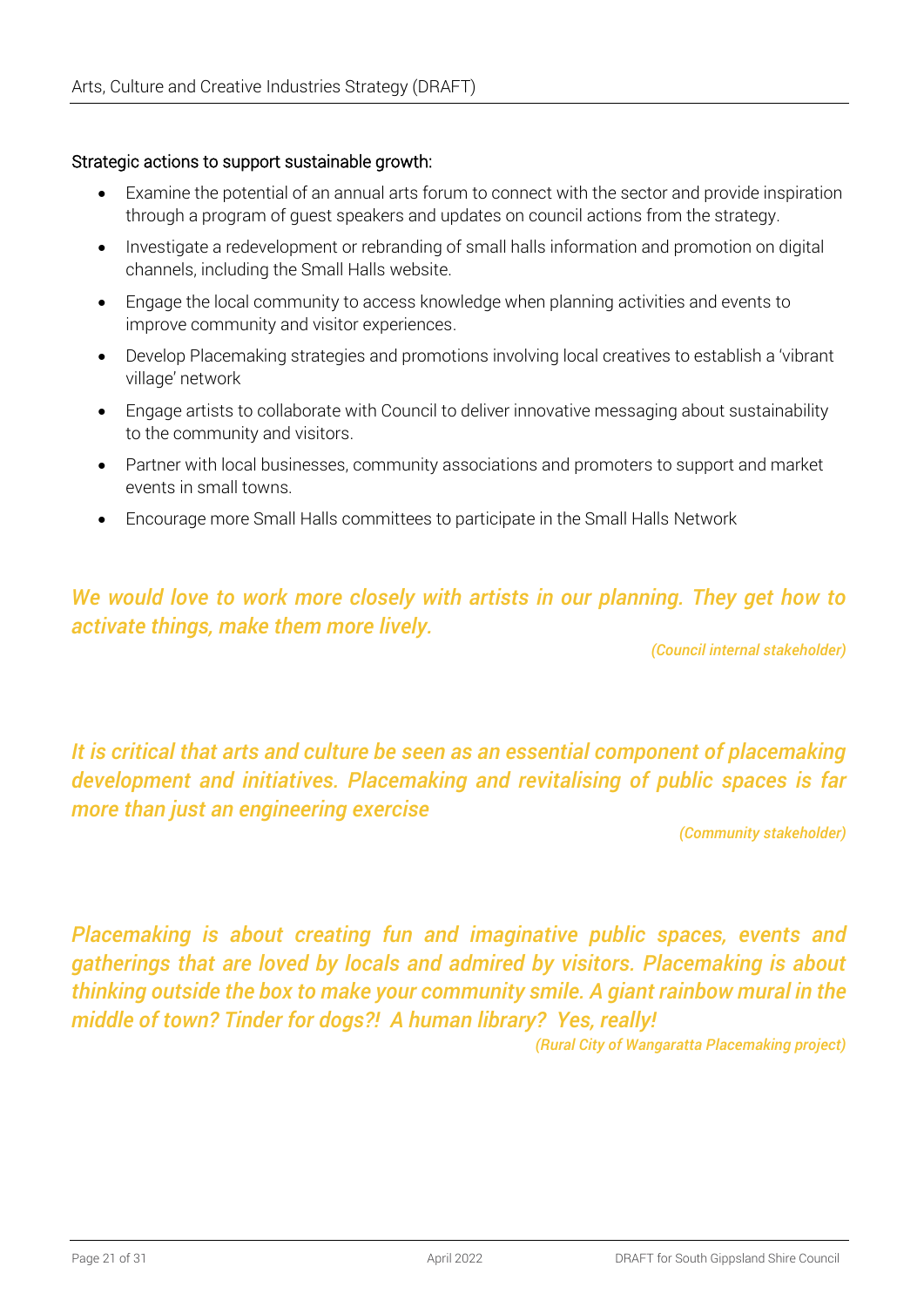### Cultural Heritage and Infrastructure

A key responsibility of Council is its investment in the development and maintenance of communityowned infrastructure. It is evident in the period to be covered by this Strategy that Council will need to make important decisions on the future of some of the cultural heritage facilities and sites within the Shire.

In the initial community engagement, there were many robust discussions, multiple views and positions on Council's significant sites including Coal Creek Community Park and Museum, Leongatha Memorial Hall, the Great Southern Rail Trail, Korumburra and Leongatha Railway Station precincts, and the Small Halls Network.

The notion of a Performing Arts Centre for the region has been a subject of discussion in the community for many years. Other main cultural assets in the Shire include Foster Museum and Port Welshpool Maritime Museum.

In the period of this Strategy, Council will also need to consider an equitable framework for art gallery support.

Currently there are two galleries that operate from Council-managed facilities; the Stockyard Gallery and Leongatha Art Gallery, that sit alongside many other community-run and privately-run galleries.

An investigation and review of support mechanisms for galleries in the Shire is included as a strategic action in Economy and Industry.

Council recognises the value of the creative economy for the Shire, and infrastructure will be a key driver of that economy in the future.

Considerations of these infrastructure challenges are explored below, and potential cultural solutions are indicated in each of the relevant goals, considering this evidence and discussion.

#### Key points to consider for all Council infrastructure are:

- The principles that underpin investment decisions are about function, cost and meaning.
- Council needs a clear position on the purpose of each asset for the community and the Shire, incorporating, community benefit, cultural activation, tourism attraction and job creation.
- What is the current investment by Council to sustain and manage the asset? If the asset is under-performing, then what is the cost to achieve and maintain the desired level of functionality?
- What value do different parts of the community put on the cultural asset? Divergent views are inevitable with this consideration. Community stakeholders often begin with meaning and value of an asset before considerations of function and cost.
- Council will not be able to satisfy all stakeholders, but can consider the balance of function and cost, considering expenditure and operational costs against the cultural, social and broader economic impacts that can influence meaning.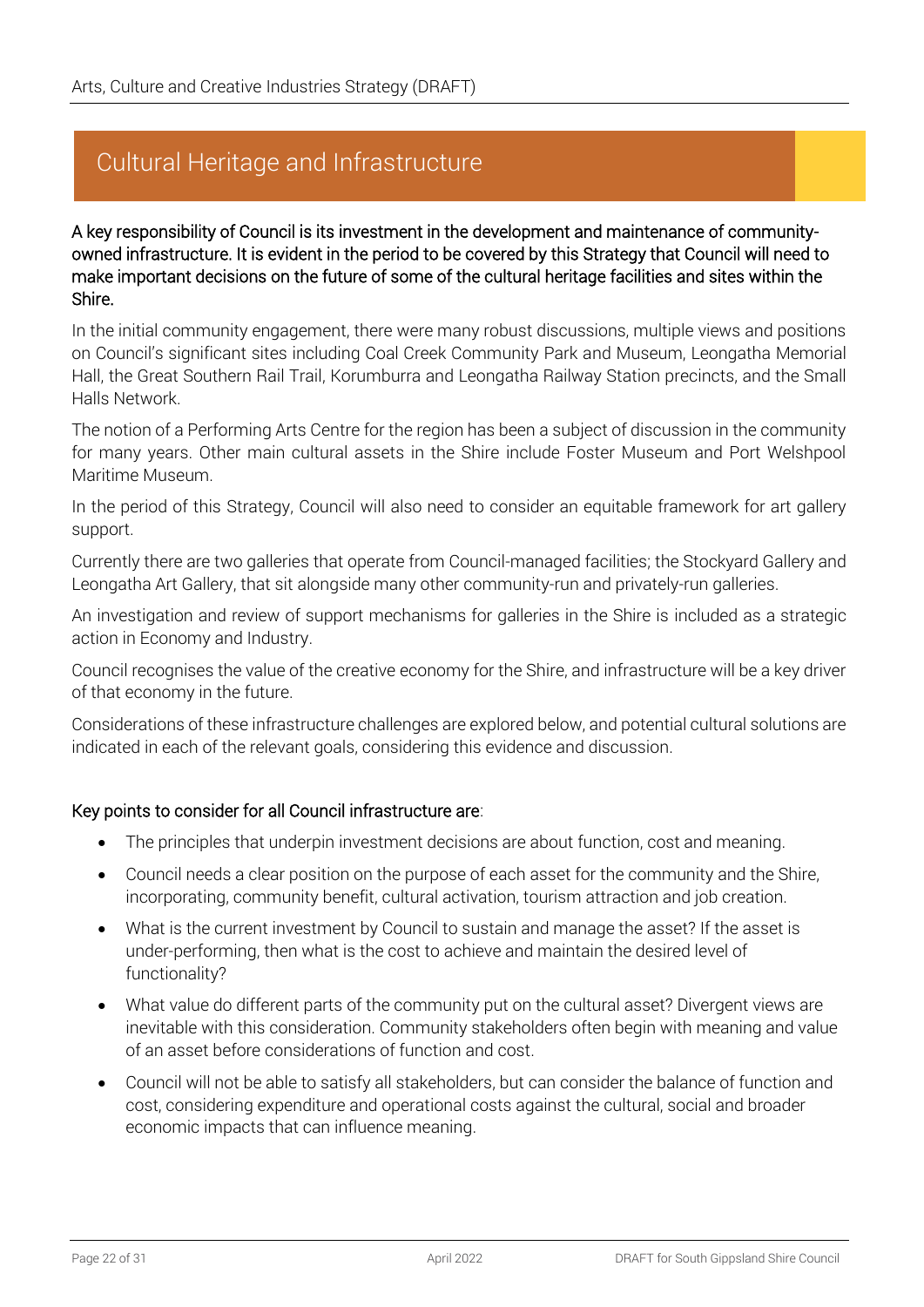#### Coal Creek Community Park and Museum

Coal Creek opened in 1974 and has a long and respected history as a public and local community space in South Gippsland. The Park and its museum infrastructure came from a collaboration of local and state governments, and the Korumburra community.

Local community and volunteers have been the backbone of the Park, donating their skills, trades, family collections, buildings and monies with the intention that Coal Creek generate income through tourism visitation.

A series of reports with financial and operational recommendations for Coal Creek have been initiated with these largely relating to infrastructure maintenance and revenue raising.

Coal Creek is a significant cultural heritage asset that needs attention and to be brought into this Shirewide Arts, Culture and Creative industries Strategy for attention over the next four years.

#### Initial Stakeholder feedback and function

Coal Creek was discussed extensively in the community consultations, producing the most disparate views. It is evident that the asset has suffered under pandemic restrictions of 2020 and 2021, and many of the attractions were only starting to reopen at the start of 2022. Council currently requires a significant amount of investment on maintenance to keep the venue in its current state, which is one of slow decline.

It is a large 27-hectare site with multiple assets including historical buildings and collections, open parks, mining structures, rail tracks, a locomotive and carriages, and a lake with a band rotunda.

At face value, the curatorial model is diffuse and unclear. Some of the buildings are clearly of significance, including the oldest lathe and plaster building in Gippsland, and the first schoolhouse, to others sourced from outside South Gippsland with varied heritage significance or connection to the region.

Stakeholders who love Coal Creek frequently call it 'an important tourist attraction for the region', reflecting what it means to individuals rather than what its function is. For some stakeholders, it is a memorial to a former time.

If considered a tourist attraction, it must be able to be quantified in terms of daily, seasonal, and return visitations, hospitality turnover and gift shop sales. If these figures are sustainable or better, then the asset is functionally viable and can justify current and future investment.

Its value to the community is defined by geography. For many Korumburra locals, it is an asset that represents the history of South Gippsland; it is also 'part of the furniture'. To many people living further away in other areas within the Shire, the significance is not as fully appreciated.

There were numerous positions on Coal Creek that called for Council to dispose of the asset and transfer any saving to other viable assets and services. There was also a middle ground, where stakeholders believed that the site had lost its meaning but could reinvent itself with Council investment.

Cost was the least understood part of the discussion. Most stakeholders are unaware that the Council spends significant amounts on current maintenance, let alone what an increased investment simply to stop deterioration might look like, or the sizeable sum required to make the venue a genuine tourism asset.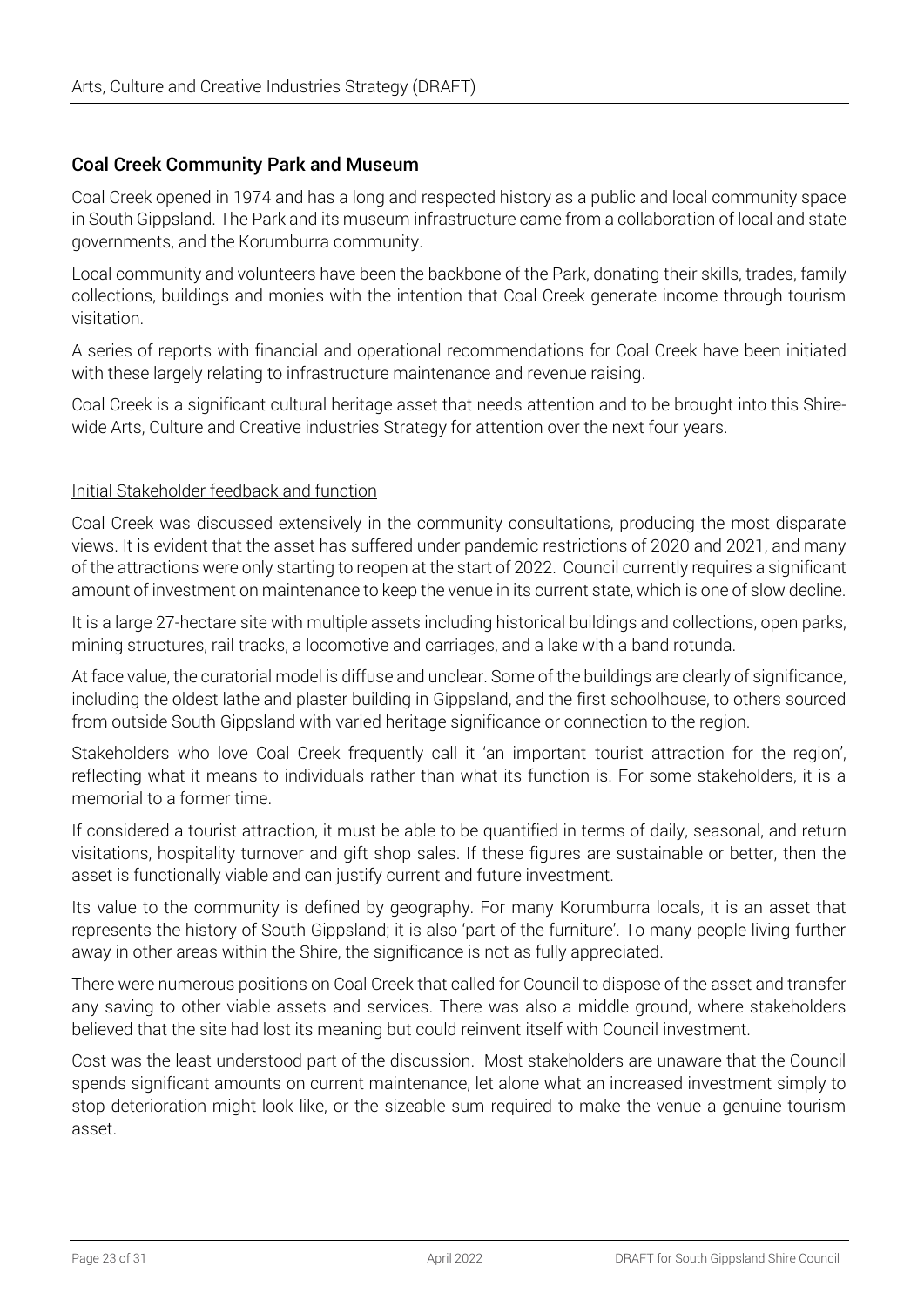#### Arts, Culture and Creative Industries Strategy (DRAFT)

#### Future direction

The ongoing function of Coal Creek will be a focus for Council.

The contribution and support of the local community also needs to be harnessed in determining its future with an achievable vision.

As it stands today, it is a historical museum that reflects an important period in the settlement of South Gippsland and its full potential as a regional and national significance is yet to be fully explored and developed.

Currently the items in the collection are static and represent different eras and require a more cohesive underpinning narrative to connect them. There needs to be a commitment to the collection changing over time or that new objects are displayed, so there is an increase in repeat visitation.

The community and Council recognise the requirement for increased maintenance and a plan forward and this should be done with an eye to contemporary museum displays and attractions, which are generally about interaction, play and immersive engagement.

Accessibility is an issue with a priority to provide best practice for wheelchair access, and people with limited mobility, or with young children in pushers, to navigate the steep unpaved pathways and access all the buildings and display opportunities.

The current reliance on volunteers as a free source of labour has provided a valuable underpinning resource to the maintenance of Coal Creek, but it is not sustainable for in future redevelopment.

Ongoing operational costs, a permanent staffing plan, and marketing strategies will be required as a baseline for any redevelopment.

#### Strategies moving forward

The current function can only be sustainable if there is new investment in the site to transition into a contemporary and significant cultural tourist attraction. This would involve:

- Research and development of technology for arts, culture, and creative industry engagement to reactivate the site long term to drive visitation and in particular return visitation.
- Multi-year increased financial commitment from Council
- A commitment to substantial upgrade and renovations.
- A clear view on what the site represents and communicates a contemporary cultural tourism asset.
- Investigate rebranding and renaming in line with contemporary use and function

To assist Council in deciding on the future of Coal Creek, there needs to be a rigorous business case, community engagement and a cultural impact assessment carried out as soon as possible to enable the longer-term planning for a future use of the site to be determined.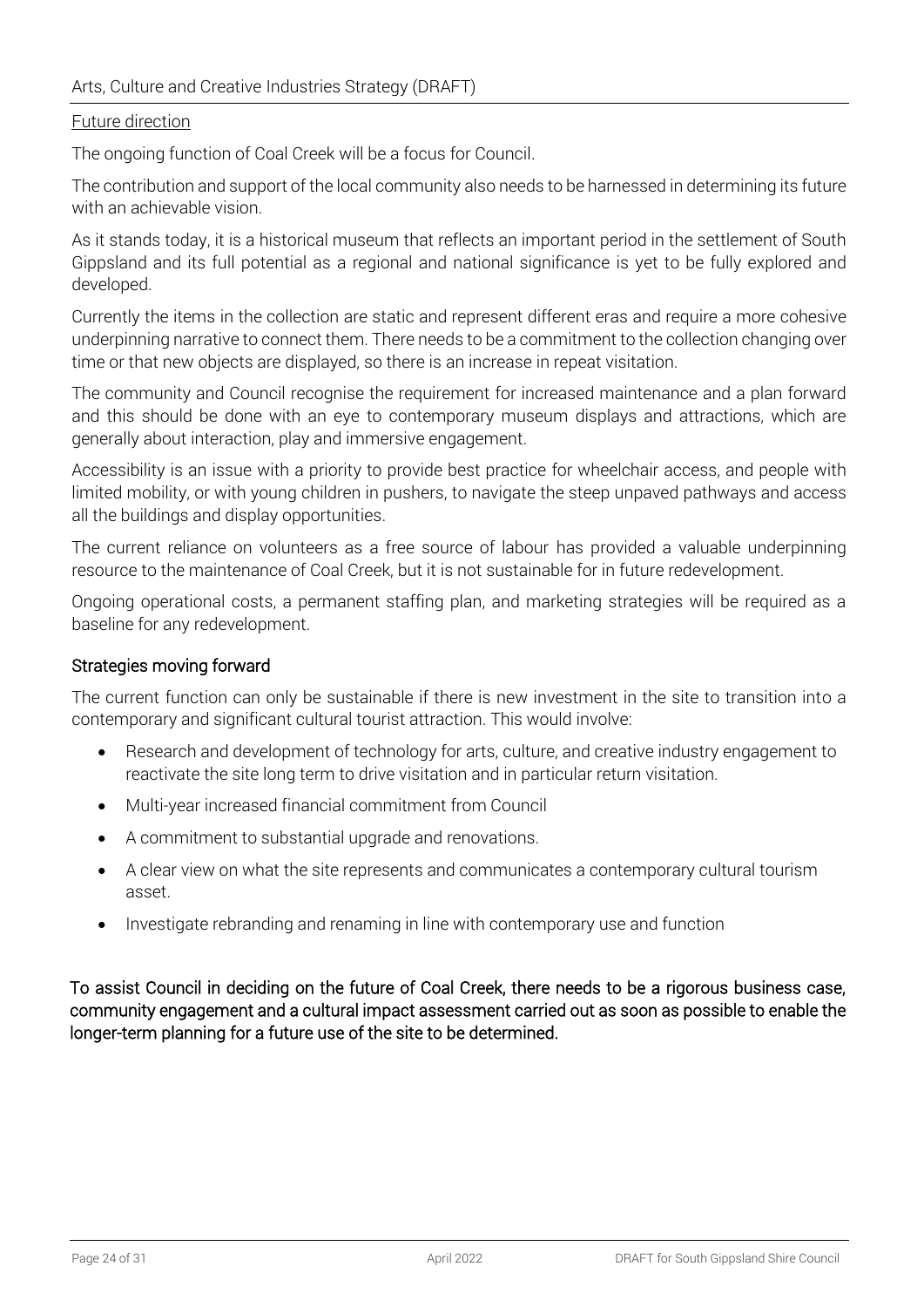#### Leongatha Memorial Hall as a performance space

There is great interest in a performing space in South Gippsland.

The Shire is surrounded by a variety of Performing Arts Centres (PACs) in Warragul, Traralgon, Sale, Wonthaggi and a Cultural Centre soon to be in Cowes, and stakeholders spoke of South Gippsland 'missing out' by not having a centralised PAC.

The Leongatha Memorial Hall is recognised as the most appropriate site for redevelopment into a performance centre, the only one of scale and functionality.

#### Initial Stakeholder feedback

Most of the discussions around a performance space focussed on two functions  $-$  the role of a performance space and an arts or creative hub. The most common view from community was for the development of Memorial Hall to include a professional, flexible 400 seat performance space with adequate dressing/green rooms and smaller rehearsal/studio spaces for artist use.

A scoping exercise by the Leongatha Lyric Theatre drew a conclusion that it and other performing groups recognised that the Memorial Hall is the most suitable site. While that has been recognised, it cannot overlook the anxiety from other townships that one large, centralised venue could over-shadow the investment in other suitable, albeit smaller, performance venues in the Shire.

Other performing artists were most concerned with functionality beyond a performance space, to a complex of multi-functional practice, rehearsal, and performance space.

The Memorial Hall has a sizeable footprint with multiple spaces that could become viable rehearsal rooms and studio spaces. It already has meaning for the South Gippsland community, and many see it as an asset waiting to be reinvigorated. Many local groups travel to the Wonthaggi Union Community Arts Centre for rehearsal and performance, and this is seen as a negative economic and cultural impact on the South Gippsland community.

Being clear on construction and operational costs that Council can support unaided by other financing avenues is essential. There is no cost-neutral PAC or regional art gallery, so Council must be clear on its financial capability to create an active centre. People can point to numerous examples of regions with seemingly successful PACs, but that success has come at the expense of funding for other towns or an arts officer to work with the broader creative community.

Around 50 per cent of the 79 Victorian local government areas have PACs and fewer have centralised art galleries.

The key concern over the future development of the Memorial Hall as a PAC is related to cost. In consulting the peak bodies and agencies on the future of a PAC in South Gippsland is the large capital cost of large-scale centralised infrastructure and that a rigorous business case establishes the benchmark for proceeding, considering the current and future market, the supply of product and the capacity for the venue to not only provide a cultural attraction, but to have a positive flow on to the network of additional venues in the Shire.

#### Strategies moving forward

Council will consider undertaking a business case and feasibility study for the redevelopment of Memorial Hall – investigating current and future use, demographics, population growth, benchmarking, demand, impact on small towns, and whether operational costs can be supported and maintained.

A strong case for State Government and Commonwealth Government support and contribution towards capital works can only be made if underpinned by a solid business case that has a forward projection extending over 25 years.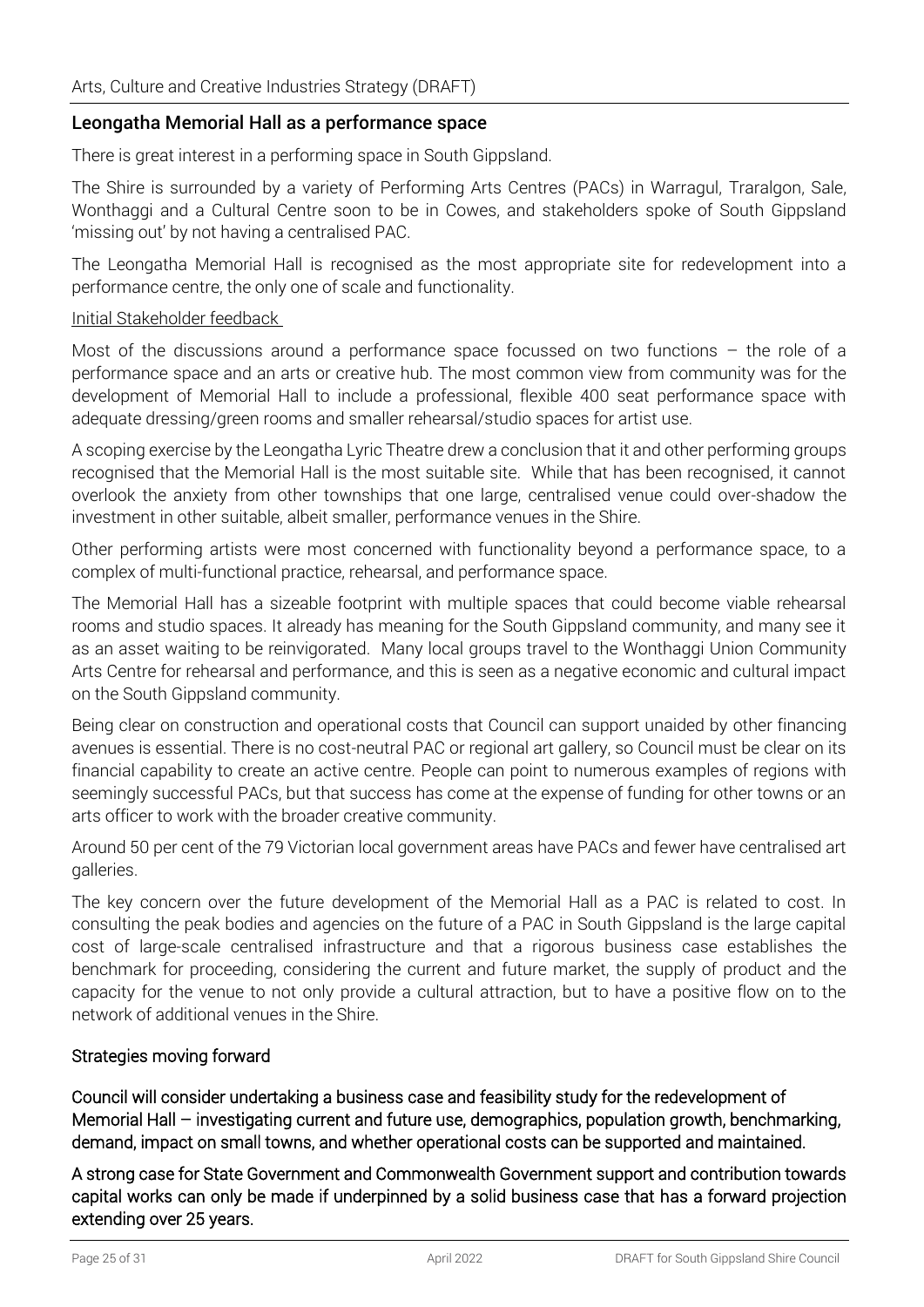#### The Great Southern Rail Trail & Korumburra and Leongatha Railway Precincts

The Great Southern Rail Trail is a flagship tourist attraction and is emerging as a future tourist link across the Shire.

It offers opportunities for longer journeys and holidays through the Gippsland region. It has the potential to increase the tourist economy. It provides local communities with walking and bicycle tracks through parts of the Shire recognised for their natural beauty.

The Rail Trail adjacent to Korumburra and Leongatha Station precincts provides a natural delivery of visitors to the precinct as a destination, or significant stop over.

Open space, a redevelopment of the railway station, surrounding community infrastructure and proximity to the town centres means there is strong potential for cultural activation all year round.

There are excellent opportunities for multi-function spaces and open-air events at the site, and great potential for local creative sector involvement.

There is broad consensus and robust support for the redevelopment of the Korumburra Station complex in particular, and agreement that it has positive benefits and meaning for the whole Shire.

There is also recognition and acceptance that this will require significant investment from Council.

Existing funding allocated by VicTrack to the station provides an immediate investment and planning.

The Great Southern Rail Trail has the potential to attract visitors to the region and by developing a public art presence that enhances the rail trail with stimulating, enriching sculpture, murals and arts objects that can be unique and spread the art and the visitors through the rail trail pathway.

#### Strategy moving forward:

The Council reviews its current Public Art Policy to strengthen its objectives and processes and include the input and curation by the local communities that sit adjacent to the Rail Trail.

The current planning and redevelopment of the Korumburra Railway Station Building must examine the potential of the site as a creative hub for lost arts (artisan crafts) and new arts for a Shire-wide public art initiative. Using the current sheds and new studios has the potential to become a creative industries precinct.

In the life of this arts, culture and creative industries strategy, time must be taken to look at other national and international models of integrated arts and creative industries development that can inform an integrated approach to the redevelopment of the Railway precinct in Korumburra, and Leongatha, the Great Southern Rail Trail and Coal Creek Community Park and Museum.

The potential inclusion of Aboriginal heritage and sites of significance, along the Rail Trail and to highlight rare or special environmental features and flora, and the option to replenish the Coal Creek Community Park and Museum site.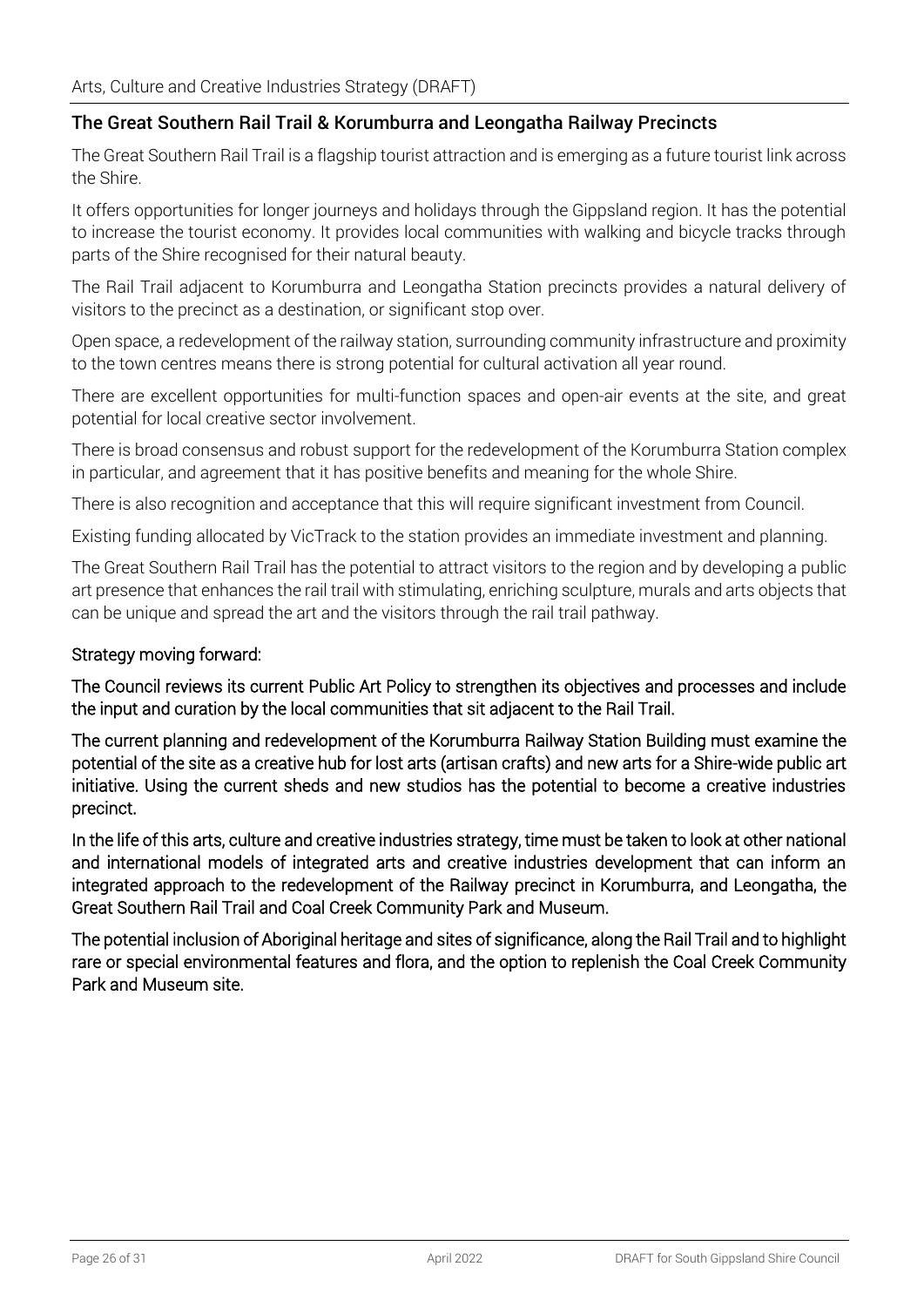#### Small Halls Network

There are over 50 small halls across the Shire, seen as the lifeblood of the local community, hosting a wide range of arts, culture, and community events. The network represents approximately 15 of the venues. Council has ownership of 13 halls across the entire network.

The Small Halls website is currently regarded as in need of urgent redevelopment and a small investment in the site to bring it up to current functionality could increase promotion of events in the halls through the different social media platforms and by being an active current site.

Several halls need refurbishment, and others are close to needing replacement. Some stakeholders suggested that a part-time Halls coordinator could be supported to organise bookings support the marketing through Council communications channels and oversee the maintenance and development of the venues.

Halls in larger population areas are active all year round, e.g., Foster, Meeniyan and Venus Bay, smaller township halls are open infrequently according to need, and others are mostly closed. The active halls are community hubs and economic drivers for the town. Events at the halls draw visitors into towns, with flow-on effects to local businesses.

Many stakeholders have strong loyalty to the small halls, especially community artists. The halls are valued for low-cost hire rates, and accessibility. There is broad agreement that the small halls are a showcase for the decentralised arts and culture model in South Gippsland

Tour promoters see the small halls as vital infrastructure for smaller touring acts that would have trouble filling 400 seat venues. Several halls are in the 100-200 seat range, attracting full houses.

In the view of stakeholders, live music events have a strong following and better marketing in collaboration with promoters could lead to more events.

Visual artists use small halls as exhibition spaces, and spaces for workshops and engagement events that can generate income.

There are concerns about the impact of a centralised PAC, and that most of the available funding would be directed to it at the expense of small halls.

Any strategy for small halls across the Shire needs to be done in concert with planning for a central PAC if it is to proceed in Leongatha.

#### Strategy moving forward:

Factors that need to be addressed in the term of this Strategy are the contribution to the costs of all halls that are under Council remit and a future rationalization and decision on which halls, if maintained or upgraded provide the best network of venues to service the entire Shire.

Stakeholders are aware that Council could not and should not assume responsibility for the operations of the small halls and the Council can play a significant role in partnership with local communities and halls management committees.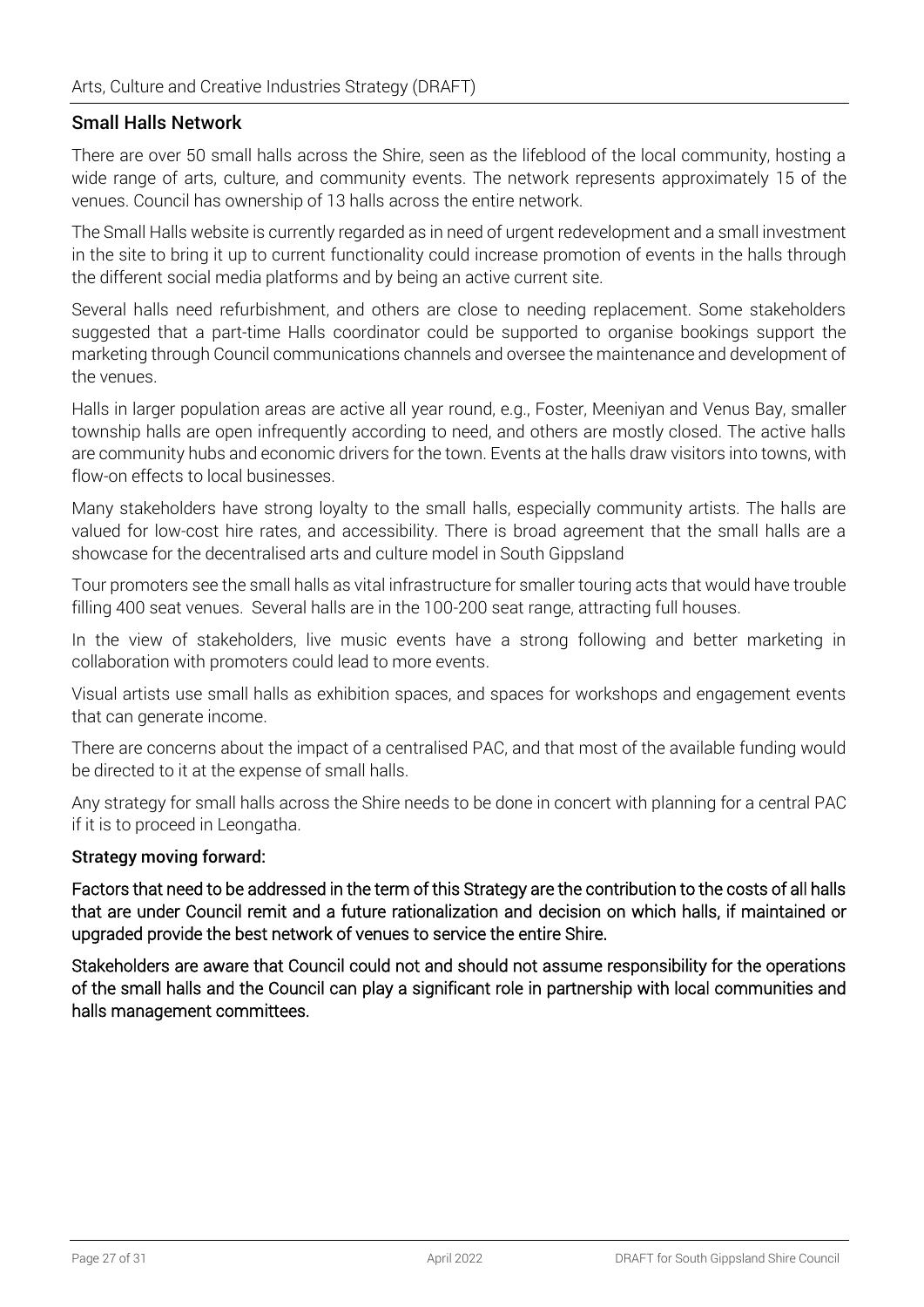### Implementation Plan and Actions

The list of strategic actions for each Council Objective will be expanded upon in an implementation plan outlining activities with areas of responsibility and any potential partners.

This will be presented in a similar format to other key Council strategies.

The Implementation Plan will be presented to Council once this Strategy has been endorsed and has been out for public exhibition, where it will accommodate any changes to the Strategy and consequently its implementation.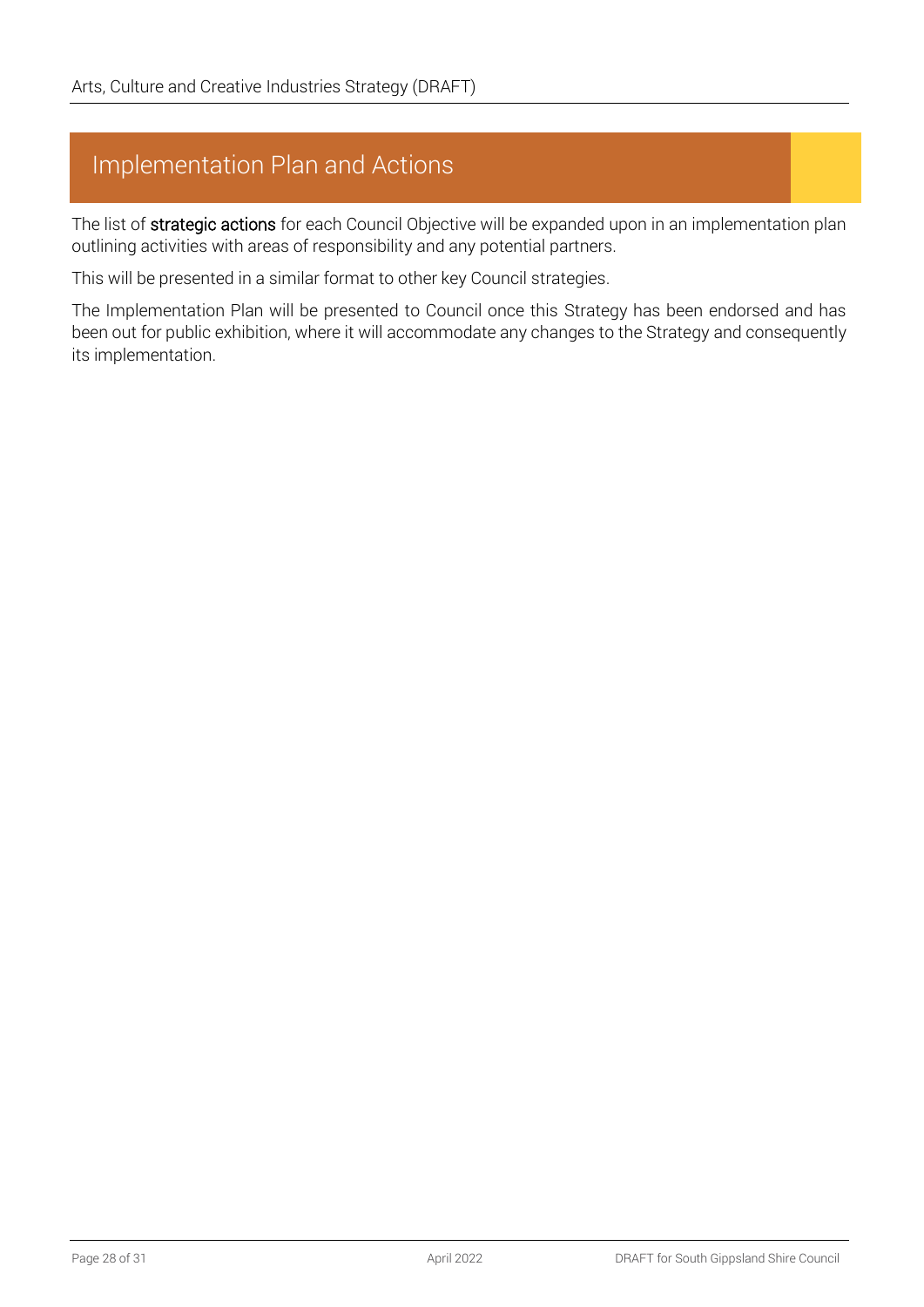#### Appendix 1: Cultural Development Network

The Cultural Development Network has developed six essential steps that enable us to undertake outcome focussed planning and evaluation.

These essential steps are:

- Based on values
- Directed towards goals
- Focused on outcomes
- Informed by evidence
- Underpinned by a theory of change
- Respondent to evaluation

#### Based on values

The Strategy responds to the collective values of the community that underpin the strategy. Gained from existing documents and supplementary consultations to complete information or test assumptions. Values will be evident in the council's stated goals (vision, purpose, mission etc.).

#### Directed towards goals

The Strategy is directed towards goals, the desired long-term futures determined by Council and articulated in the Council Plan's Themes and will enable specific measurable achievement towards the goals.

#### Focussed on outcomes

The Strategy is focused on outcomes, that is, the difference our work will make to those we are responsible to serve, rather than the activity undertaken to get there. Measurable outcomes help us determine whether objectives were met, and therefore addressing the goals.

#### Informed by evidence

The Strategy will articulate decisions informed by evidence. This includes practice knowledge, published research or data that provides information about the local context, the issues being identified that will help or hinder the way forward, and approaches to reaching the intended outcomes

#### Underpinned by a theory of change

The Strategy uses a theory of change to assist and explain choices of activities Theory of change is the reason why we do what we do. It can be represented by this short summary:

We are looking for . . . (this strategic objective), and we know . . . (this evidence), therefore, we will do . . . (these activities)

This section is where the previous four sections come together to form the 'plan' into strategic objectives which are unique to the organisation, given the context above.

#### Measurable Outcomes

The schema of measurable outcomes of cultural engagement is based on the premise that cultural products and activities do not hold intrinsic value in and of themselves. Value is generated or experienced as humans engage with the artwork or experience, with different individuals perceiving or receiving this value in different ways. Therefore, the outcomes are not assessing 'quality' or 'excellence' of the cultural experience, but the impact on the person who engages with it.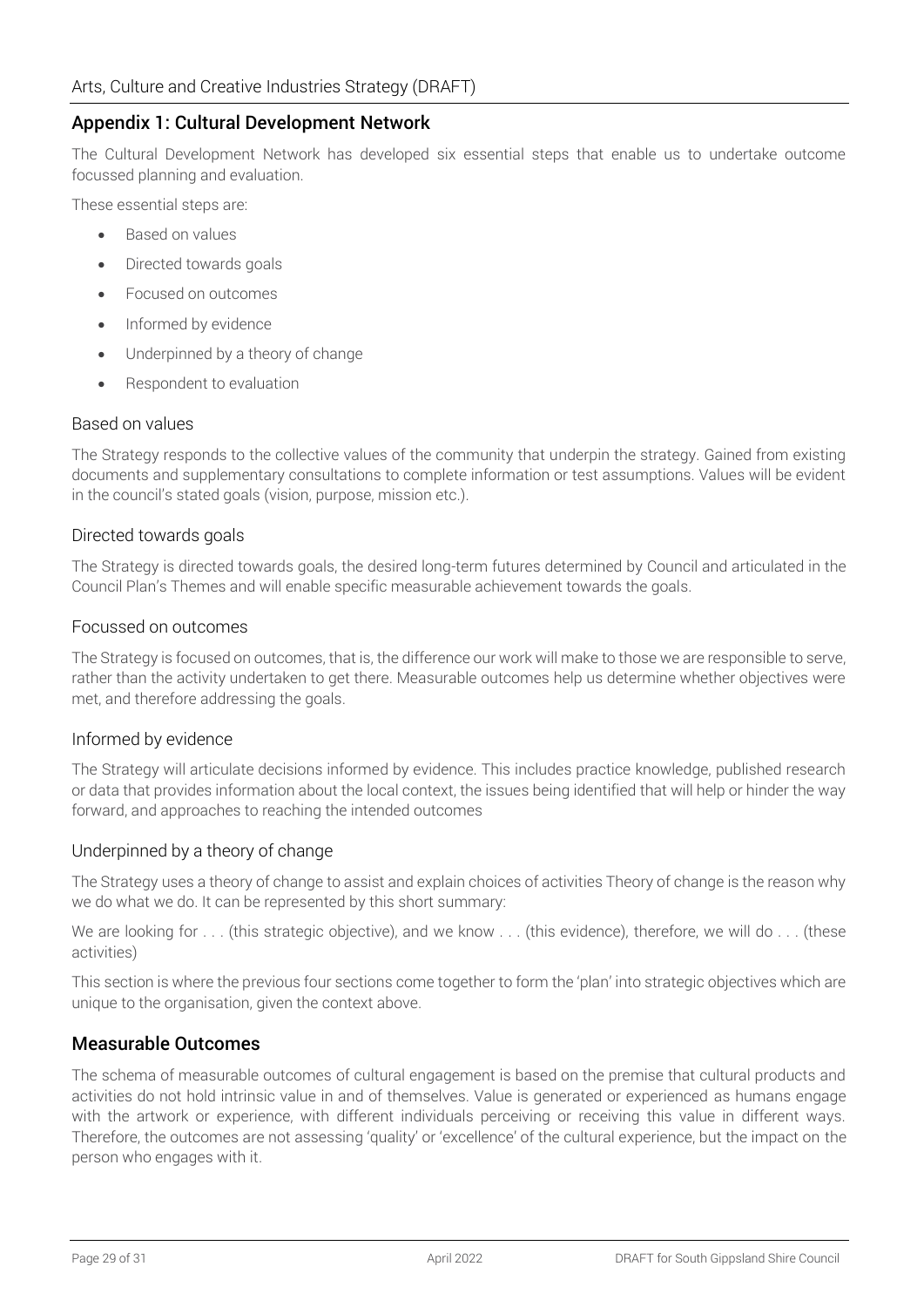#### Implementation and Evaluation.

An Annual Implementation Plan will outline how Council will deliver activities that contribute to outcomes, with timeframes, areas of responsibility and any partners. An annual review and summary report will be shared with Councillors and key stakeholders.

The Strategy includes evaluation consistently as part of the normal work process. Evaluation findings are used to inform future decision-making ongoing during the Strategy.

The Strategy will be evaluated for its efficacy and contribution to the operations of the Council. Assessing its success and improving its next iteration is essential to building the capability, increased productivity, and value of cultural development activities to the Council.

Evaluation will determine the effectiveness of this Arts Culture and Creative Industries Strategy. The evaluation process should occur at different times throughout the life of the Strategy: from when it is just written; as it is being used; and as it reaches key thresholds.

Takso Outcomes Planning Platform is an option for planning, recording and evaluating the activities identified in the Strategy.

Takso is a new platform developed for the arts sector that until now has not had a consistent method for measuring the impact of its activities. The framework that underpins this Strategy is also used at the activity level and every activity of Council can be recorded in a consistent method, contributing to a larger community of interest including other councils large and small, artists and producers, arts, and cultural organisations

\_\_\_\_\_\_\_\_\_\_\_\_\_\_\_\_\_\_\_\_\_\_\_\_\_\_\_\_\_\_\_\_\_\_\_\_

\_\_\_\_\_\_\_\_\_\_\_\_\_\_\_\_\_\_\_\_\_\_\_\_\_\_\_\_\_\_\_\_\_\_\_\_\_\_\_

Appendix 2: Community Consultation data

Report by Dean Merlino

Appendix 3: Documents reviewed

References to existing frameworks, policies and documents covering consultation evidence